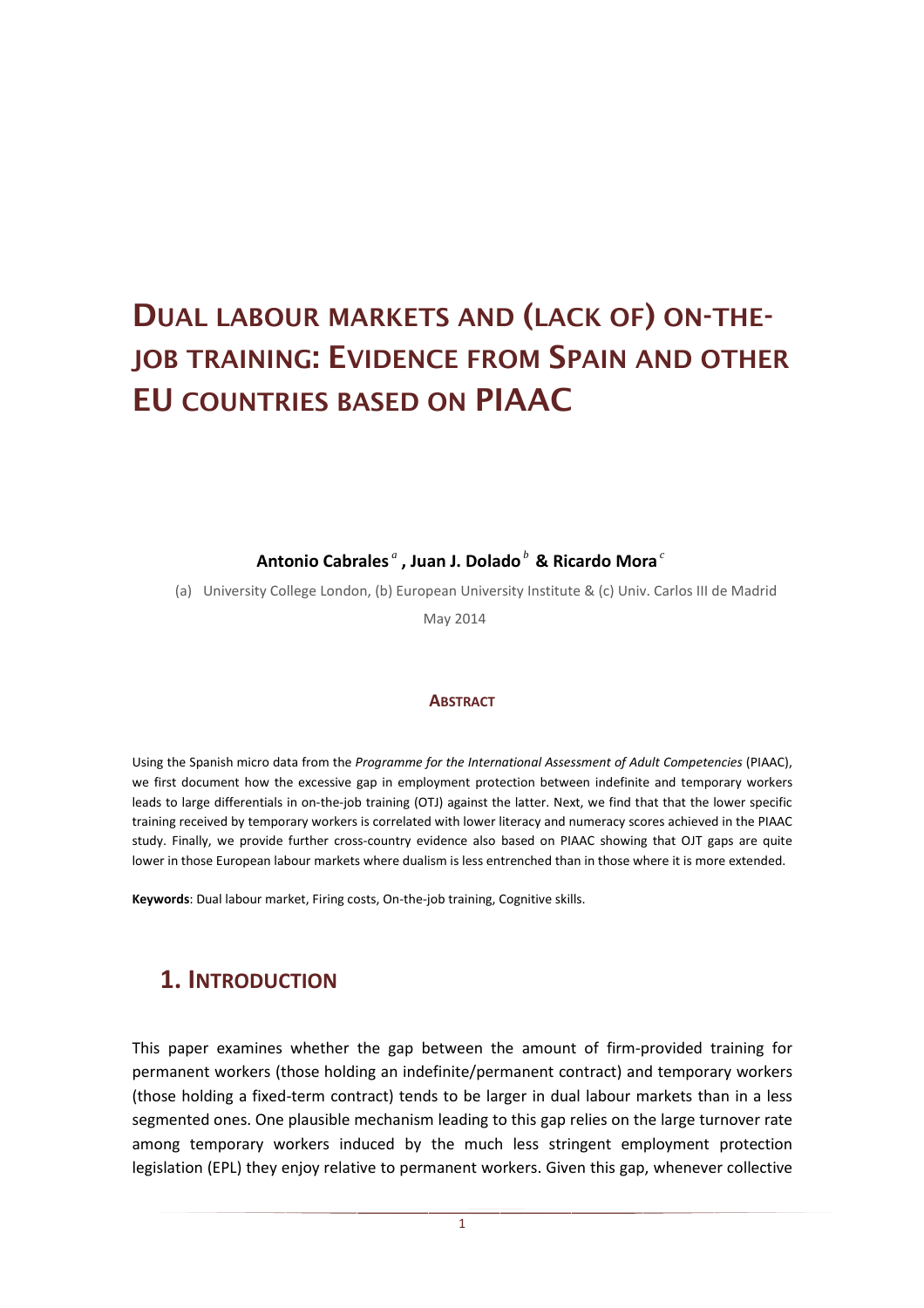bargaining prevents the neutralization of dismissal costs though wage flexibility, firms will prefer to use temporary contracts in sequence rather converting them into permanent contracts. As a result, the expected job durations of temporary workers are too short, therefore making firms more reluctant to invest in their training. By contrast, the much stronger employment protection enjoyed by permanent workers increases their expected job duration making firms more eager to invest on them.

Besides exploring this mechanism, we are interested in analyzing whether the occupational training gap may also translate into persistent differences in workers' cognitive skills. To the extent that training at the workplace helps accumulating skills dualism in the labour market would not only hinder the specific human capital of temporary workers but also their general human capital. This is a topic of considerable importance for policy in countries like Spain which traditionally has been considered as a paradigmatic case study of a highly segmented labour market. For this reason, we will focus our empirical evidence mainly on this country. Yet, in order to check whether the previous channels operate in EU other countries, we will also provide some evidence comparing the findings for Spain with those for a small group of reference EU countries as a benchmark. The chosen set of countries is such that some also have dual labour markets (France and Italy) while others have rather more unified labour markets (Denmark and UK).

Among the most salient features of the Spanish economy over the last three decades the following three stand out: (i) a strong labour-market segmentation stemming from large differences in EPL that encourage the widespread use of temporary, (ii) a rather low fraction of workers receiving on-the job training (OJT, henceforth), and (iii) a poor productivity performance with the growth rate of Total Factor Productivity (TFP henceforth) remaining low or even negative over a period where it was increasing worldwide.

The origin of the first feature dates back to 1984 when a radical labour market reform was passed to ameliorate the surge in unemployment after the restoration of democracy when the Spanish economy was hit by the second oil price crisis. This reform allowed the indiscriminate use of temporary contracts (with either reduced or no costs for dismissal) for any regular productive activity (and not just for seasonal employment, as it had been the case until then), while keeping unchanged the rigid employment protection of permanent contracts inherited from four decades of military dictatorship (see, e.g., Dolado et al., 2002 and 2008).

The rate of temporary work (i.e., the share of employees under temporary contracts) soared from 15% just before the reform to 35.4% in the mid-nineties. Since then, around 90% (94% nowadays) of newly signed contracts have been temporary ones, while the average temp-toperm conversion rate has ranged between 10% in the nineties and first half of the 2000s and 6% nowadays (see Amuedo-Dorante, 2001 and Güell and Petrongolo, 2007). Later on, as a result of a long sequence of partial labour market reforms, the r ate of temporary work leveled off at around 30%. More recently, even after the mass destruction of temporary jobs in Spain during the Great Recession, it has only dropped to 24% since 2009, which still remains as one of the highest rates in the OECD.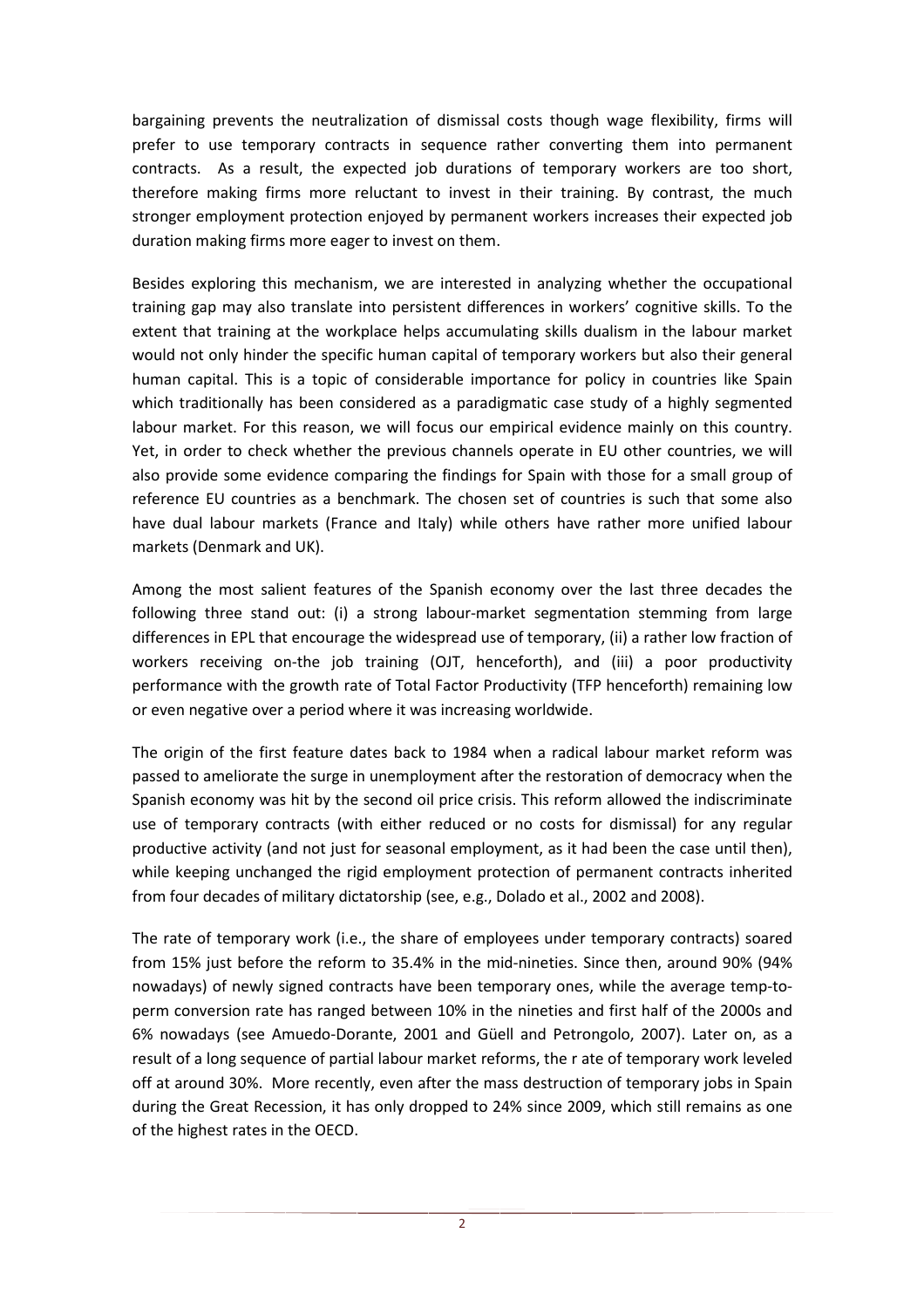As regards the second feature, although the participation of workers in OJT has increased from 10% in the early nineties to 24% in 20010 (see European Commission, 2014) this rate, together with the Italian one, remains one of the lowest in the EU-27 being 8 pp. below the EU average rate and between 20-30 pp. lower than in the Scandinavian countries or the UK.

Finally, regarding the third feature, there has been a sharp decline in the growth rate of TFP, which went down from an average of 1.5% in 1980-1994 to -0.35% in 1995-2007. Although a substantial part of this decline has been due to the heavy dependence of the Spanish economy on several low value-added sectors (e.g., construction, tourism, personal services, etc.), there is ample evidence documenting that TFP growth has also performed rather poorly in manufacturing and other several tradable sectors (see, e.g., Escribá and Murgui, 2009). This poor performance of the TFP growth rate in Spain is rather puzzling since it took place during a period of large technological improvements worldwide.

Our aim in this paper is to analyze the relationship between features (i) and (ii) focusing on a mechanism which so far has received scarce attention in the literature. Specifically, to analyze the two mechanisms pointed out before, use will be made of the cross-sectional database available for Spain and the other reference countries in the recently released first wave of the *Programme for the International Assessment of Adult Competencies* (PIAAC, 2013).

The basic insight of our approach is that, whenever a large EPL gap operates in a context of wage rigidity, firms are less inclined to turn unstable contracts into stable ones. This implies that temporary contracts no longer play the role of being "probationary contracts" (*stepping stones*) and become "terminal contracts" (*dead-ends*) leading to a very high worker turnover between employment and unemployment. Insofar as the EPL gap cannot be neutralized through enough wage flexibility, firms have little incentive to invest in the training their employees. By the same token, workers lack the right incentives to improve on their job performance by accumulating better productive capabilities. Further, since these skills and OJT are important components of multifactor productivity, this mechanism may have played a relevant role in explaining the relation between labour market duality and the unsatisfactory development of productivity growth (see Bassanini et al., 2008).

This type of mechanism has been recently explored by Dolado et al. (2013) when analyzing the relationship between features (i) and (iii). To do so, they use a theoretical model where the decisions of employers and workers interact in a dual labour market. Inspired by the working of the Spanish labour market, the setup is one in which firms find it optimal to initially hire workers under fixed-term contracts. When such contracts expire (typically after one year), the employers face the decision to upgrade the worker to a permanent contract (subject to much larger firing costs) or to dismiss the worker and hire another one again in sequence on a temporary basis. Their main result is that an increase in the EPL gap leads to lower TFP growth via less firm-provided training and a lower level of effort exerted by temporary workers in their jobs. The basic insight for this result is that a higher EPL gap reduces the temp-to-perm conversion rate. Therefore, employers do not find it profitable to invest in the OJT of temporary workers who are very unlikely to continue in the firm. This gives rise to a discouragement effect among these workers, who respond to the lower and more uncertain promotion prospects by exerting less effort. Hence, this setup leads to a self-fulfilling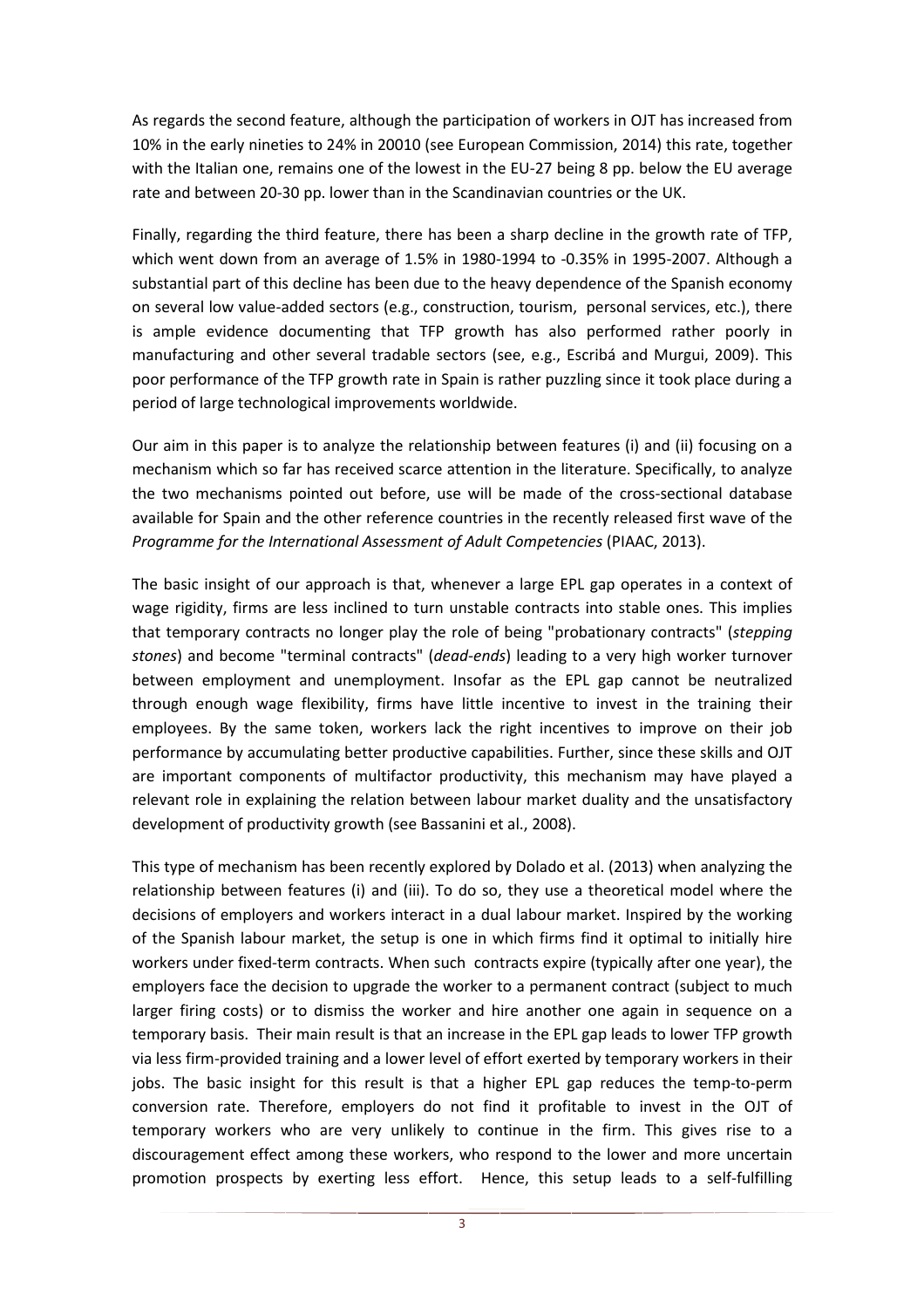prophecies equilibrium where employers do not invest in workers, expecting that they will not exert enough effort, and workers fulfill these expectations by rationally anticipating firms' low promotion strategies.

To test the main predictions of their model, Dolado et al. (2013) use a database (*Survey of Business Strategies*, SBS) which provides firm-level longitudinal information on a representative sample of manufacturing firms in Spain during 1991-2005. This database enables the author to compute TFP growth rate and the conversion rate of temporary workers into permanent ones for each year and firm in this survey. By means of panel regression methods (controlling for a wide range of socio-economic and demographic variables for both workers and firms), their main empirical finding is that changes in the EPL gap are inversely related to conversion rates which in turn are positively correlated with their TFP growth rates.

However, an important shortcoming of their database is that it lacks information on the two key outcome variables of the model, namely firm-provided training and the level of effort exerted by employees, forcing these authors to use TFP as a proxy for these variables once they control for other components of TFP. The availability in PIAAC of different measures of OJT activities for workers as well as on their scores in the literacy and numeracy tests allows us to overlook, at least in part, this deficiency.

In order to derive testable hypotheses in our empirical approach, we start by laying out a simple two-period model of OJT provision in a dual labour market. At the beginning of the first period, individuals with different innate abilities are randomly assigned to firms with identical technologies. Workers are hired either under permanent contracts (with high dismissal costs) or under temporary contracts (with low or even no dismissal costs and shorter expected job duration). During the first period, firms decide whether to train workers in order to improve their productivity. Firms face a cost of providing OJT that is decreasing in the individual's innate ability. The return to training, in terms of higher productivity, only accrues to the firm in the second period. However, due to aggregate productivity shocks and the sudden termination of fixed-term contracts, some of these jobs get destroyed during the second period. In the absence of total wage flexibility, having to pay firing costs implies that, when hit by a shock, firms offering permanent contracts will find it optimal to dismiss less workers than those offering temporary contracts (see Cahuc and Postel-Vinay, 2002, and Bentolila et al., 2012). Hence, firms offering permanent contracts will face a trade-off between paying dismissal costs and having longer job duration. We show that, under some plausible conditions regarding the fixity of wages, higher labour market duality s (i.e., higher gap in firing costs) leads to a higher provision of OJT to workers under permanent contracts than to workers under temporary contracts.

In general, our empirical results support this prediction. First, using a large array of controls on individual and job characteristics (including worker's motivation), we find a substantially negative and statistically significant relationship between holding a temporary contract and the amount of OJT received at the workplace. Secondly, we find that the less OJT individuals receive, the worse their literacy and numeracy skills. These results turn out to be consistent with the growing empirical evidence about the negative effects of persistent labour market dualism in Spain on productivity growth and unemployment (see Bentolila et al., 2012).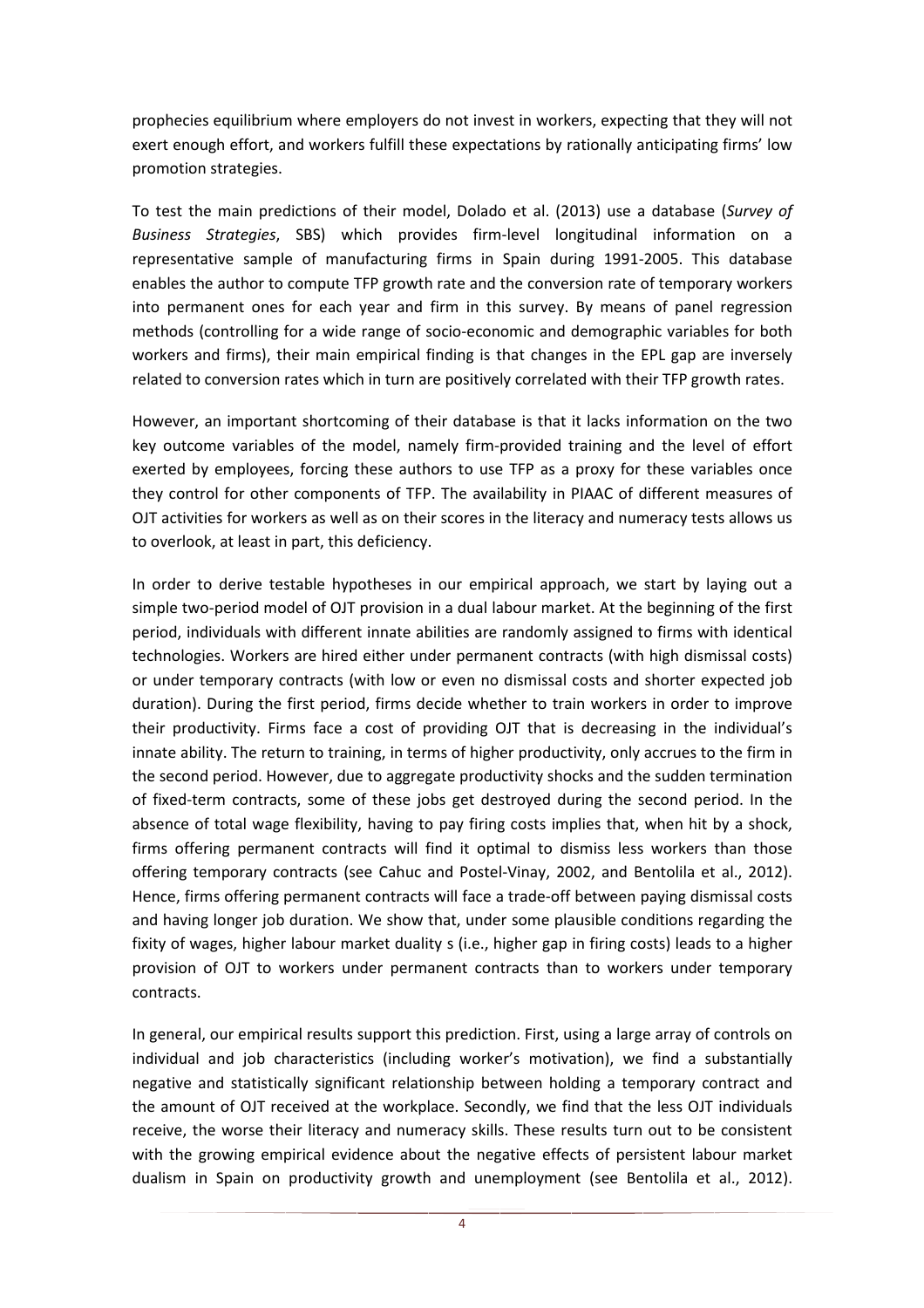Moreover, we find similar evidence for other EU countries with dual labour markets while the evidence is much weaker or non-existent for countries with more unified labour markets.

The rest of the paper is structured as follows. Section 2 provides a brief overview of the related literature in Spain on this topic. Section 3 develops a simple theoretical model that guides our empirical approach. Section 4 describes the PIAAC database and provides descriptive statistics of the outcome and treatment variables used in the empirical analysis for Spain. Section 5 presents the main empirical results for this county. Section 6 reports the evidence for the reference EU countries. Finally, Section 7 offers some brief conclusions.

## **2. RELATED LITERATURE**

In addition to the previously discussed paper by Dolado et al. (2013), there are some other related works, focusing on the Spanish case, that examine the effects of segmentation in the labour market on productivity growth. We next summarize their main conclusions.

Possibly the first paper addressing this issue is Sánchez and Toharia (2000) who, on the basis of the main implications of a standard efficiency wage model, use data from the SBS for the period 1991-1994 to estimate the relationship between the rate of temporary work and labour productivity growth. Specifically, they regress average labour productivity on the rate of temporary work at the firm level, plus other controls, finding a negative relationship between both variables. Similar results been obtained by Alonso-Borrego (2010) and Gonzalez and Miles (2012) using more updated samples drawn from the Firms' Balance Sheets of the Bank of Spain (CBBE) and the SBS, respectively. Like Dolado et al. (2013), these authors focus on documenting the negative effect of contractual instability on TFP growth. Yet, they do not deal with the mechanism linking conversion rates and TFP which is stressed by the latter authors.

Regarding the relationship between dualism and the incidence of occupational training in Spain, it is worth highlighting the work of Alba-Ramirez (1994) and De la Rica et al. (2008). In both cases, they document that firms invest less in training temporary workers given their high turnover rates, although they do not examine how the amount of training has varied with the changes observed in the EPL gap.

Recently, Garda (2013) has analyzed the size of wage losses experienced by those workers who have been displaced to other firms as a result of having been subject to a collective dismissal (ERE) in their previous firm. If firms provide a higher level of specific training to workers with permanent contracts than to those with temporary contracts, the loss of this type of human capital will be more significant for the first type of workers than for the second. Therefore, we would expect to find higher wage losses among workers with permanent contracts. Using the Social Security records from the Continuous Sample of Working Lives (MCVL) and controlling by job tenure, sector of activity and other covariates, the results confirm that permanent workers subject to EREs suffer higher and more permanent wage cuts than those with temporary contracts.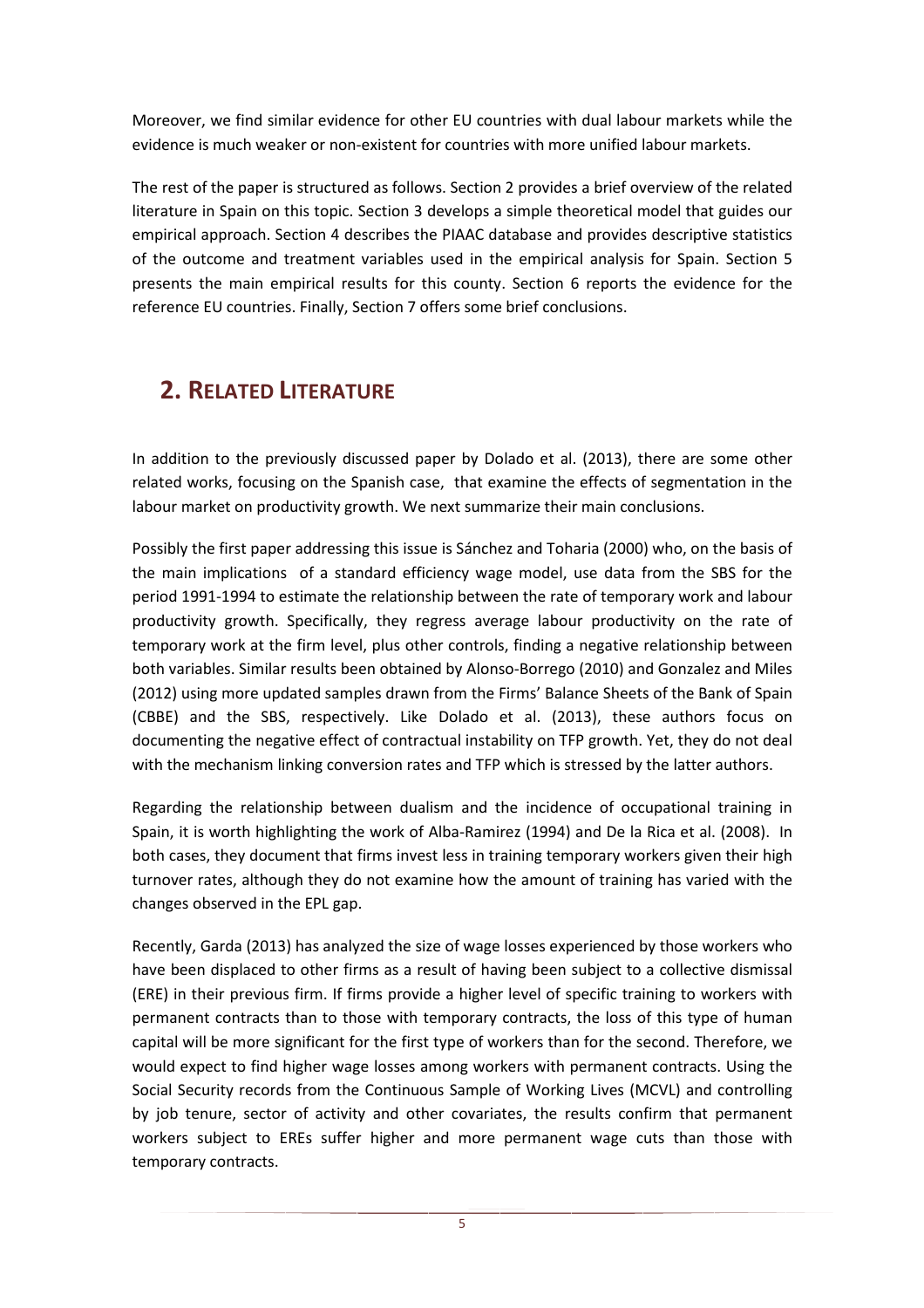## **3. A MODEL OF OJT IN A DUAL LABOUR MARKET**

### **3.1 Preliminaries**

In our stylized model, workers and firms live for two periods and, for simplicity, there is no time discounting. At the beginning of the first period, individuals get hired by firms in a framework where each firm hires one worker. By normalizing hiring costs to zero, hiring takes place whenever the expected values of such a decision for the firm, *W*, and for the worker, *V*, are non-negative. Firms have a simple linear production technology where output equals the workers´ s level of human capital, which coincides with their productivity. Human capital is taken to be a composite of the individual´s innate ability and firm-specific OJT, whose role is to raise workers' productivity. The initial ability of the worker,  $\theta$ , is assumed to be uniformly distributed over the support  $|\theta,\overline{\theta}|$ . For simplicity, we assume that there are only two levels of OJT, i.e., one involving no training and another one where some fixed amount of training is provided. Thus, under these simplifying assumptions, human capital/ productivity of untrained (superscript *u*) and trained (superscript *t*) workers are given by  $H^{\mu}(\theta) = \theta$  and  $H^{\mu}(\theta) = h\theta$ , with *h> 1*, respectively.

OJT takes place in the first period while its return for the firm only accrues in the second period. While untrained workers produce  $\theta$  in each of the two periods, trained workers bear a loss of productivity in the first period (due to their enrolment in OJT activities) in exchange for a higher productivity in the second period. Thus, the initial productivity of a trained worker is given by  $\theta - C(\theta)$ , where  $C(\theta)$  is the cost in terms of output loss entailed by undertaking OJT. This cost is assumed to be decreasing in ability, i.e.,  $C^{'}(\theta)$  < 0. For illustrative purposes, in the sequel we choose the simple functional form  $C(\theta) = k(\overline{\theta} - \theta)$ , with  $k > 0$  implying that the output loss is null for a worker with the highest ability type  $\bar{\theta}$  . As a result, the initial productivity of a trained worker becomes  $\theta - k(\bar{\theta} - \theta)$ , while it raises to  $h\theta$  (>  $\theta$ ) in the second period. Notice that our simple formulation of the OJT costs paid by the firm implies that the net productivity of a trained worker is negative for values of  $\theta$  low enough, namely when  $\theta < (k/1 + k)\overline{\theta}$ , meaning that these workers will not be trained.

Although all firms have the same technology, some of them hire workers under temporary (T) or while others do under permanent contracts (P). For simplicity, it is assumed that workers are offered either type of contract with the same probability. The difference between the two types of contracts is that dismissing a worker with a permanent contract involves a firing cost *F* > 0 whereas destroying a temporary job does not involve any dismissal cost. Thus, *F* could be interpreted in the sequel as the gap in firing-costs between permanent and temporary workers. Furthermore, to capture in a simple way the unstable nature of temporary contracts- because of their short-term duration or low rate of conversion into indefinite contracts-- a key assumption is that temporary workers quit their jobs during the second period at rate *q* , with  $0 < q < 1$ , while permanent workers will never quit. Following the arguments by Dolado et al. (2013) about how an increase in the firing-cost gap is likely to reduce the transformation rate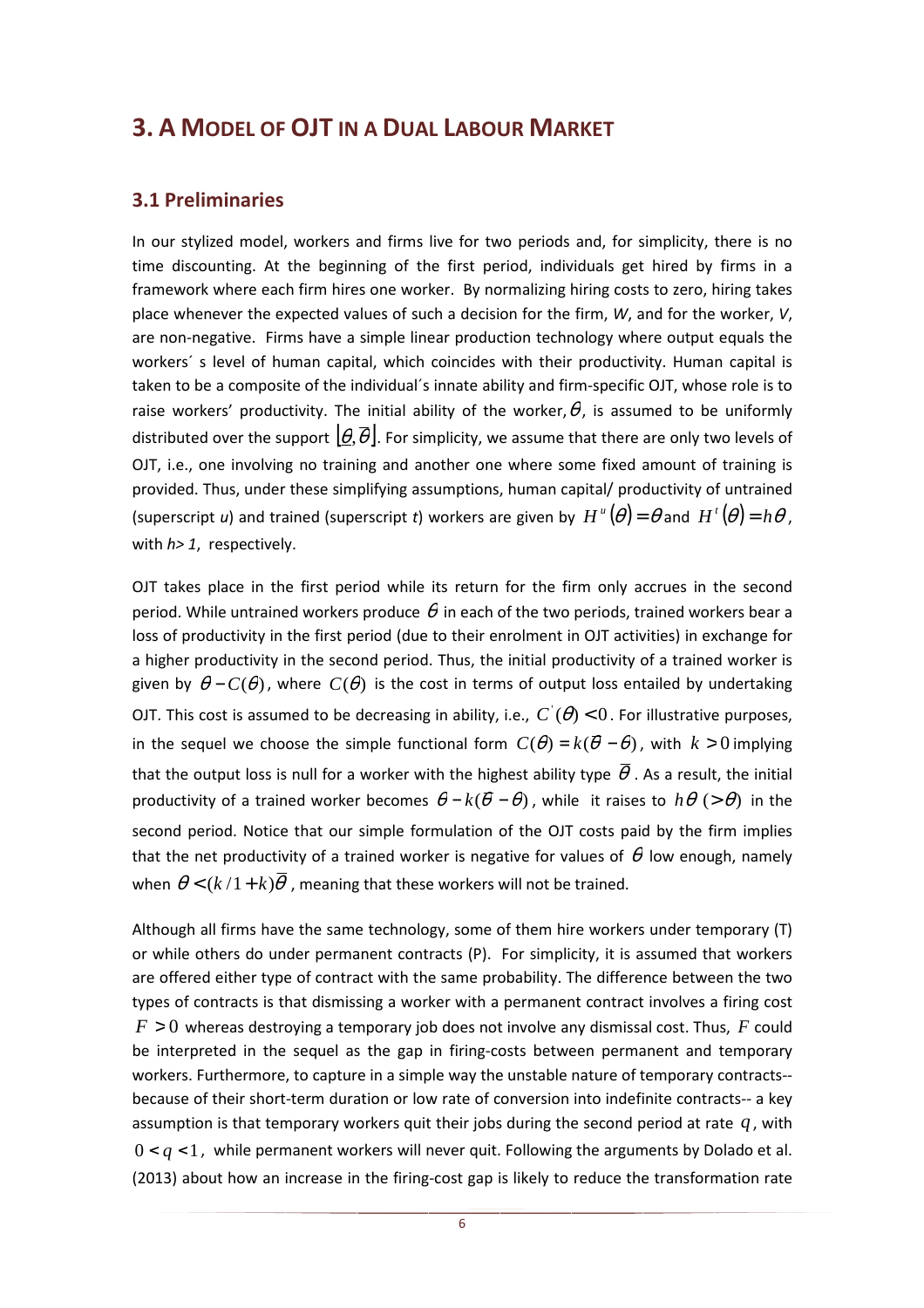of temporary into permanent contracts (a decision which is not modeled here) we take the shortcut of assuming that *q* is increasing in *F*, i.e.,  $q'(F) > 0$ .

To account for endogenous job destruction we follow the standard Mortensen-Pissarides modeling device by assuming that productivity diverges during the second period due to an aggregate shock. In particular, during this period, productivity for untrained workers is perceived by firms to be uniformly distributed  $U[\overline{\theta}(1-\varepsilon),\overline{\theta}]$ , where  $\varepsilon \in (0,1]$  is a parameter of the distribution, for which it holds that  $\theta = \overline{\theta}(1-\varepsilon)$ . As a result, during the second period, the p.d.f. and c.d.f. of productivity for this type of worker become  $g_{\theta}(\mathcal{E}) = \frac{1}{\mathcal{E} \overline{\theta}}$  and

 $(\varepsilon) = 1 + \frac{\theta - \theta}{\varepsilon \overline{\theta}},$  $\theta-\theta$  $G_{\theta}(\varepsilon)$  = 1 +  $\frac{\theta-\theta}{\sqrt{2}}$ , respectively. As for trained workers, the corresponding distribution is

$$
U\left[\overline{\zeta}(1-\varepsilon),\overline{\zeta}\right], \text{ where } \overline{\zeta} = h\overline{\theta} \text{ , so that } g_{\zeta}(\varepsilon) = \frac{1}{\varepsilon \overline{\zeta}} \text{ and } G_{\zeta}(\varepsilon) = 1 + \frac{\zeta - \zeta}{\varepsilon \overline{\zeta}}. \text{ Notice that in}
$$

both cases a higher (lower) value of  $\mathcal E$  should be interpreted as capturing a recessionary (expansionary) period in the business cycle during where the average productivity of workers in both types of firms drops (increases).

The wage paid in P and T jobs is assumed to be the same and is denoted as*w*. We take a partial equilibrium approach by assuming that the wage is determined exogenously and that it is rigid. Specifically, the exogenous wage is posted by the firms at the beginning of the first period but that it is only paid in the second period to those workers who have not been dismissed. Further, it is assumed that the value of the exogenous wage verifies the inequality  $F \leq w \leq \overline{\theta}$ . As will be shown below, this restricted range ensures that workers always prefer working to not working. Therefore, the participation constraints are satisfied.

### **3.2 Asset values**

### *(I) Firms*

As discussed earlier, firms hire workers whenever the expected value of their contribution to the firm's profits is greater to be zero for both types of jobs.

Denote by  $W_i^i$  and  $W_i^u$  ( $i = P, T$ ) the asset values for firms of having trained and untrained workers, respectively, in either type of job. Then, using integration by parts (see Annex 1), the asset values for firms with P jobs are given by,

$$
W_P^{\dagger}(\varepsilon, \zeta) = \theta - k(\overline{\theta} - \theta) + \left[ \int_{\overline{\zeta}(1-\varepsilon)}^{\overline{\zeta}} \max(\zeta - w, -F) \, dG_{\zeta}(\varepsilon) \right] =
$$
  
=  $\theta - k(\overline{\theta} - \theta) + \left[ (\overline{\zeta} - w) - \int_{w-F}^{\overline{\zeta}} G_{\zeta}(\varepsilon) \, d\zeta \right],$  (1)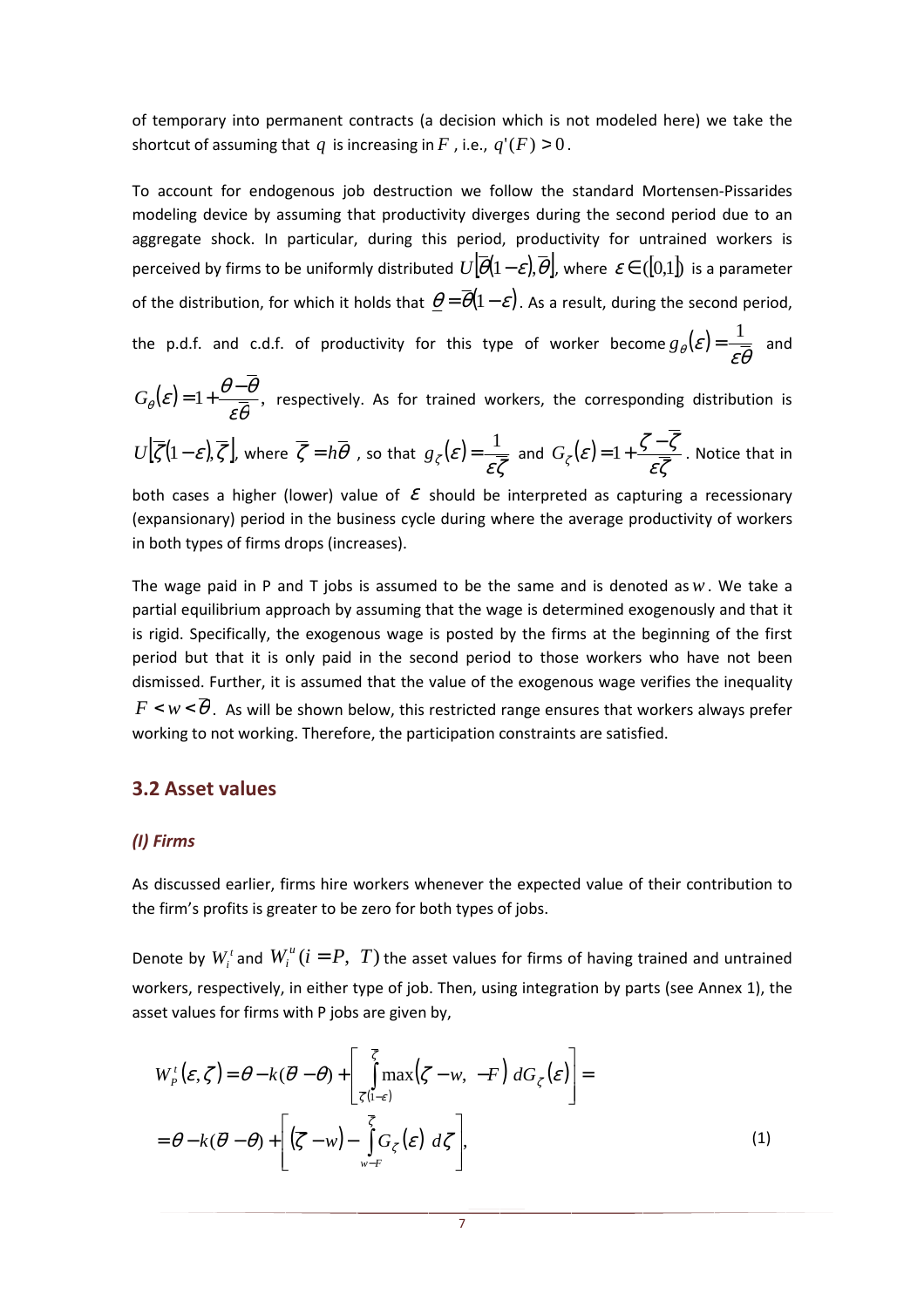$$
W_{P}^{u}(\varepsilon, \theta) = \theta + \left[ \int_{\overline{\theta}(1-\varepsilon)}^{\overline{\theta}} \max(\theta - w, -F) dG_{\theta}(\varepsilon) \right] =
$$
  
=  $\theta + \left[ (\overline{\theta} - w) - \int_{w-F}^{\overline{\theta}} G_{\theta}(\varepsilon) d\zeta \right]$  (2)

By the same reasoning, the asset values for firms offering temporary jobs become,

$$
W_{T}^{i}(\varepsilon, \zeta) = \theta - k(\overline{\theta} - \theta) + (1 - q) \left[ \int_{\overline{\zeta}(1-\varepsilon)}^{\overline{\zeta}} \max\left(\zeta - w, 0\right) dG_{\zeta}(\varepsilon) \right] =
$$
  
\n
$$
= \theta - k(\overline{\theta} - \theta) + (1 - q) \left[ (\overline{\zeta} - w) - \int_{w}^{\overline{\zeta}} G_{\zeta}(\varepsilon) d\zeta \right]
$$
  
\n
$$
W_{T}^{u}(\varepsilon, \theta) = \theta + (1 - q) \left[ \int_{\overline{\theta}(1-\varepsilon)}^{\overline{\theta}} \max\left(\theta - w, 0\right) dG_{\theta}(\varepsilon) \right] =
$$
  
\n
$$
= \theta + (1 - q) \left[ (\overline{\theta} - w) - \int_{w}^{\overline{\theta}} G_{\theta}(\varepsilon) d\theta \right].
$$
  
\n(4)

Note that the terms  $w - F$  and  $w$  in (1) to (4) turn out to be the reservation productivity cutoffs in P and T jobs, respectively, so that workers with productivities below these cutoffs will see their contracts terminated in the second period. Notice that a higher value of *F* reduces the productivity cutoff for P workers since, having to pay dismissal costs, firms will may prefer not to sack lower workers with lower productivity. In particular, using the uniform distributions  $\zeta \sim U[h\theta(1-\varepsilon), h\theta]$  and  $\theta \sim U[\theta(1-\varepsilon), \theta]$  with  $\varepsilon \in [(0,1],$  yields,

$$
W_p^{\dagger}(\varepsilon, \zeta) = \theta - k(\overline{\theta} - \theta) + \left[ \frac{(h\overline{\theta} - w + F)^2}{2\epsilon h \overline{\theta}} - F \right]
$$
\n(5)

$$
W_{P}^{u}(\varepsilon,\theta) = \theta + \left[\frac{(\overline{\theta} - w + F)^{2}}{2\varepsilon\overline{\theta}} - F\right],
$$
\n(6)

$$
W_T^{\dagger}(\varepsilon, \varsigma) = \theta - k(\overline{\theta} - \theta) + (1 - q) \left[ \frac{\left( h\overline{\theta} - w \right)^2}{2\epsilon h \overline{\theta}} \right].
$$
\n(7)

$$
W_T^u(\varepsilon,\theta) = \theta + (1-q) \left[ \frac{(\overline{\theta} - w)^2}{2\varepsilon \overline{\theta}} \right].
$$
 (8)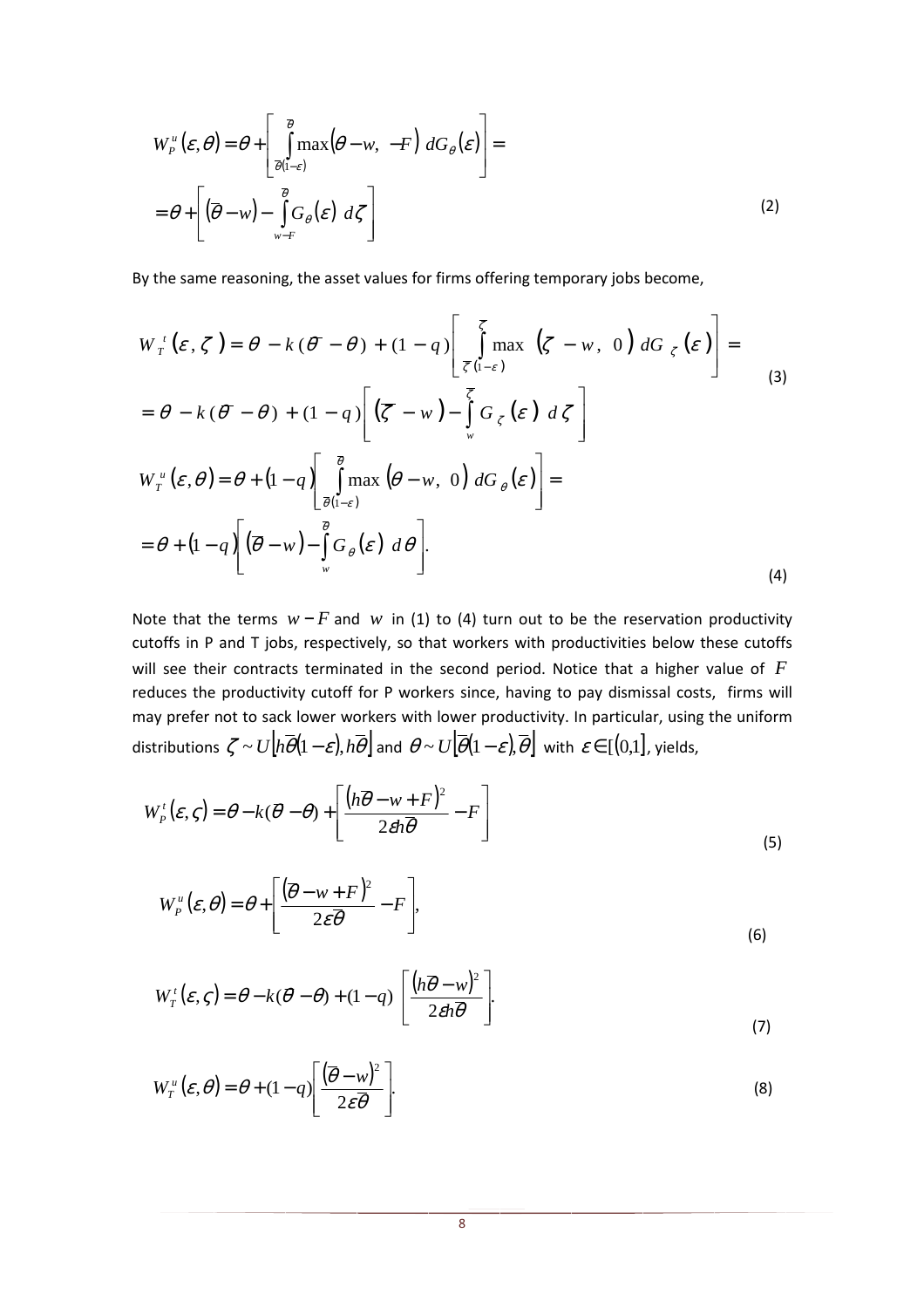#### *(II) Workers*

Normalizing the value of being unemployed to zero, we next derive the asset values of workers, denoted by $V_i$ , in P and T contracts. We start with those pertaining to trained workers, which yield,

$$
V_P^t(\varepsilon, \zeta) = \left[ \int_{w-F}^{\overline{\zeta}} w \, dG_{\zeta}(\varepsilon) + \int_{\overline{\zeta}(1-\varepsilon)}^{w-F} F dG_{\zeta}(\varepsilon) \right] =
$$
  
\n
$$
= \frac{(w-F) \left[ h\overline{\theta} - (w-F) \right]}{\varepsilon h \overline{\theta}} + F
$$
  
\n
$$
V_T^t(\varepsilon, \zeta) = (1-q) \int_{w}^{\overline{\zeta}} w \, dG_{\zeta}(\varepsilon) =
$$
  
\n
$$
= (1-q) \left[ \frac{w \left( h\overline{\theta} - w \right)}{\varepsilon h \overline{\theta}} \right]
$$
  
\n(10)

The asset values for untrained workers in P and T jobs,  $V^u_p(\mathcal{E}, \theta)$  and  $V^u_T(\mathcal{E}, \theta)$ , are similar to (9) and (10) but with  $\bar{\theta}$  replacing  $\bar{\zeta}$  in the expression above. Thus, given that  $h > 1$ , the assumed inequality for wages, namely  $F \leq w \leq \overline{\theta}$  (and hence  $h\overline{\theta} - (w-F) > 0$ ) imply that the asset values of workers are all positive and therefore that their participation constraints are satisfied.

### **3.3 Decisions on OJT**

Using the previous asset values of firms in (5) to (9) we can now compute the ability threshold values, denoted by  $\theta^*$ , determining whether firms provide OJT to their workers. This is the key decision variable taken by firms take in our model. As regards workers hired under permanent contract, firms would find it profitable to offer them training whenever,

$$
W_p^t(\varepsilon, \varsigma) \ge W_p^u(\varepsilon, \theta)
$$
  
\n
$$
\Leftrightarrow \theta - k(\overline{\theta} - \theta) + \left[ \frac{(h\overline{\theta} - w + F)^2}{2\epsilon h \overline{\theta}} - F \right] \ge \theta + \left[ \frac{(\overline{\theta} - w + F)^2}{2\epsilon \overline{\theta}} - F \right]
$$
(11)  
\n
$$
\Leftrightarrow \theta \ge \theta_p^* \equiv \overline{\theta} - \frac{(h-1)}{2k\epsilon h \overline{\theta}} \left[ h\overline{\theta}^2 - (w - F)^2 \right]
$$

where  $\theta_P^*$  is the ability threshold above which firms with P jobs will offer OJT to their workers. Since it is a lower bound, notice that OJT varies inversely with  $\theta_P^*$ , namely, the lower  $\theta_P^*$ , the higher the OJT intensity. From (11) it can be observed that, not surprisingly, OJT declines with its cost  $(k)$  and increases with its return  $(h)$ . More interesting is the result that, for a given wage, OJT for permanent workers increases with the firing-cost gap *F* . The insight is that, as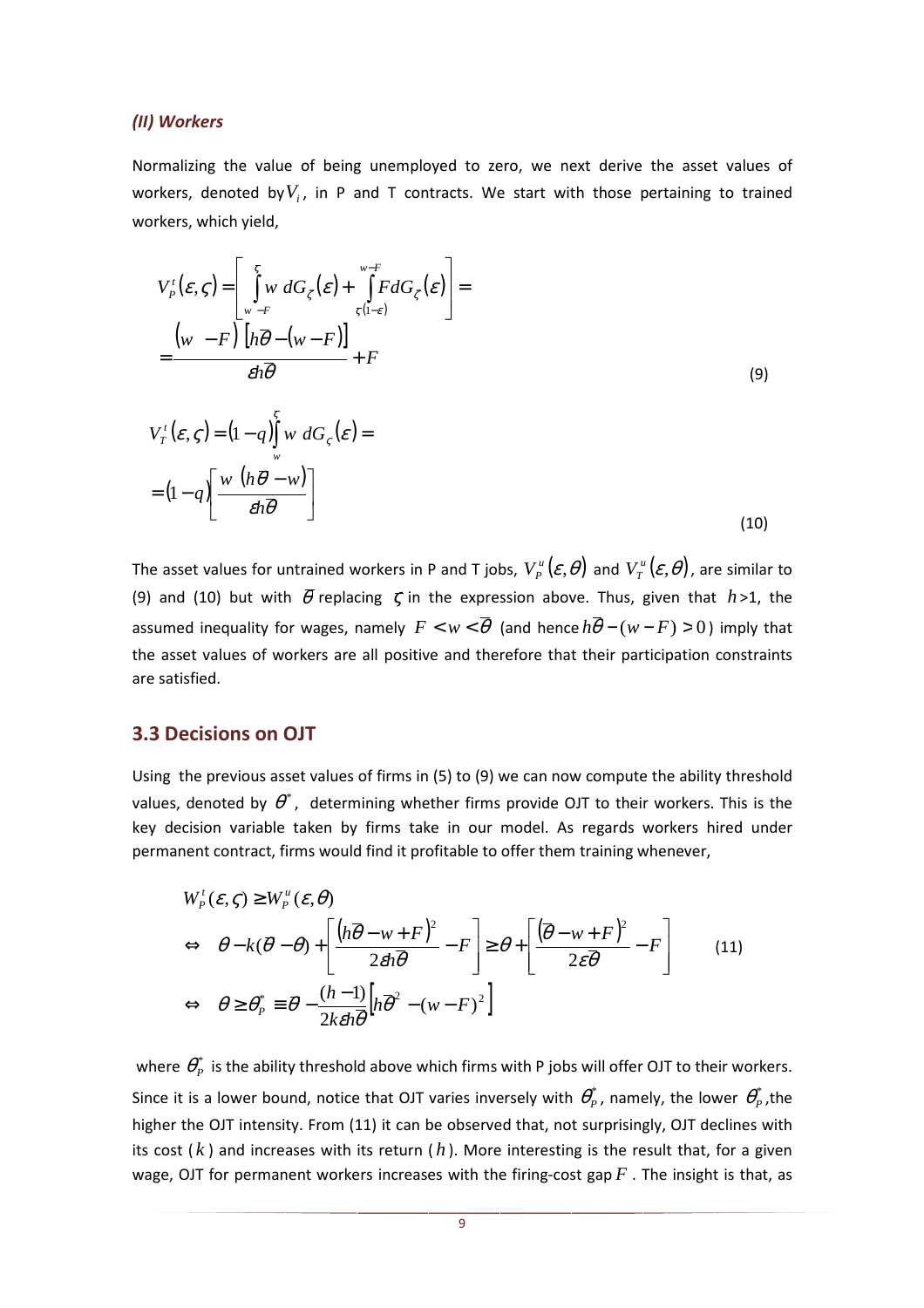firing cost go up, workers' job stability increases since lower productivity workers are less likely to be dismissed. This induces a longer expected horizon for the firm to recoup its initial investment on OJT.

Using a similar reasoning we can derive the ability threshold for temporary workers, such that,

$$
W_{T}^{t}(\varepsilon, \zeta) \ge W_{T}^{u}(\varepsilon, \theta)
$$
  
\n
$$
\Leftrightarrow \theta - k(\overline{\theta} - \theta) + (1 - q) \left[ \frac{(h\overline{\theta} - w)^{2}}{2\epsilon h \overline{\theta}} \right] \ge \theta + (1 - q) \left[ \frac{(\overline{\theta} - w)^{2}}{2\epsilon \overline{\theta}} \right]
$$
  
\n
$$
\Leftrightarrow \theta \ge \theta_{T}^{*} \equiv \overline{\theta} - \frac{(h-1)}{2k\epsilon h \overline{\theta}} (1 - q) \left[ h \overline{\theta}^{2} - w^{2} \right]
$$
\n(12)

where  $\theta_{\scriptscriptstyle T}^*$  is the corresponding ability threshold above which firms with T jobs provide OJT to their workers. As before, OJT is decreasing in *k* and increasing in *h* . Yet, OJT decreases as *q* increases since a higher quit rate implies more job instability and therefore a shorter expected duration for the firm to recover the OJT investment on the worker.

A comparison of  $\theta_P^*$  and  $\theta_T^*$  immediately reveals that an individual holding a temporary contract will unambiguously receive less training than under a permanent contract as long as  $F > 0$ . In effect, this result holds whenever  $\theta^*_P < \theta^*_T$  which is equivalent to  $\left| h\overline{\theta}^2-(w-F)^2 \right| > (1-q) \left| h\overline{\theta}^2-w^2 \right|$  . Given our assumption that firms pay the same wage for both types of contract and its allowed range of variation, the previous inequality is always verified. Finally, recalling that  $q'(F) > 0$ , it is straightforward to find that the higher the value of *F* (i.e., the higher the degree of dualism in the labour market) the higher the OJT gap between permanent and temporary workers.

### **4. DATASET AND VARIABLES**

The population of interest is defined by those individuals aged 16- 65 who participated in the Spanish section PIAAC and had the status of employees at the time of the survey. Out of the 6055 individuals who fully responded to the questionnaires, the sample size of those who were employees is reduced to about 2500 individuals.

Our main control variable, *temporary contract*, is a dummy variable that takes the value 0 when the individual has a permanent contract and value 1 when the contract is a temporary one (defined in PIACC as having a fixed-term contract, temporary employment with an employment agency, or some kind of training contract).

As argued earlier, our empirical approach consists of two stages. First, we focus on testing whether having a temporary contract is associated with a lower propensity of being involved in training activities provided by the firm. Next, we analyze how the amount of and intensity of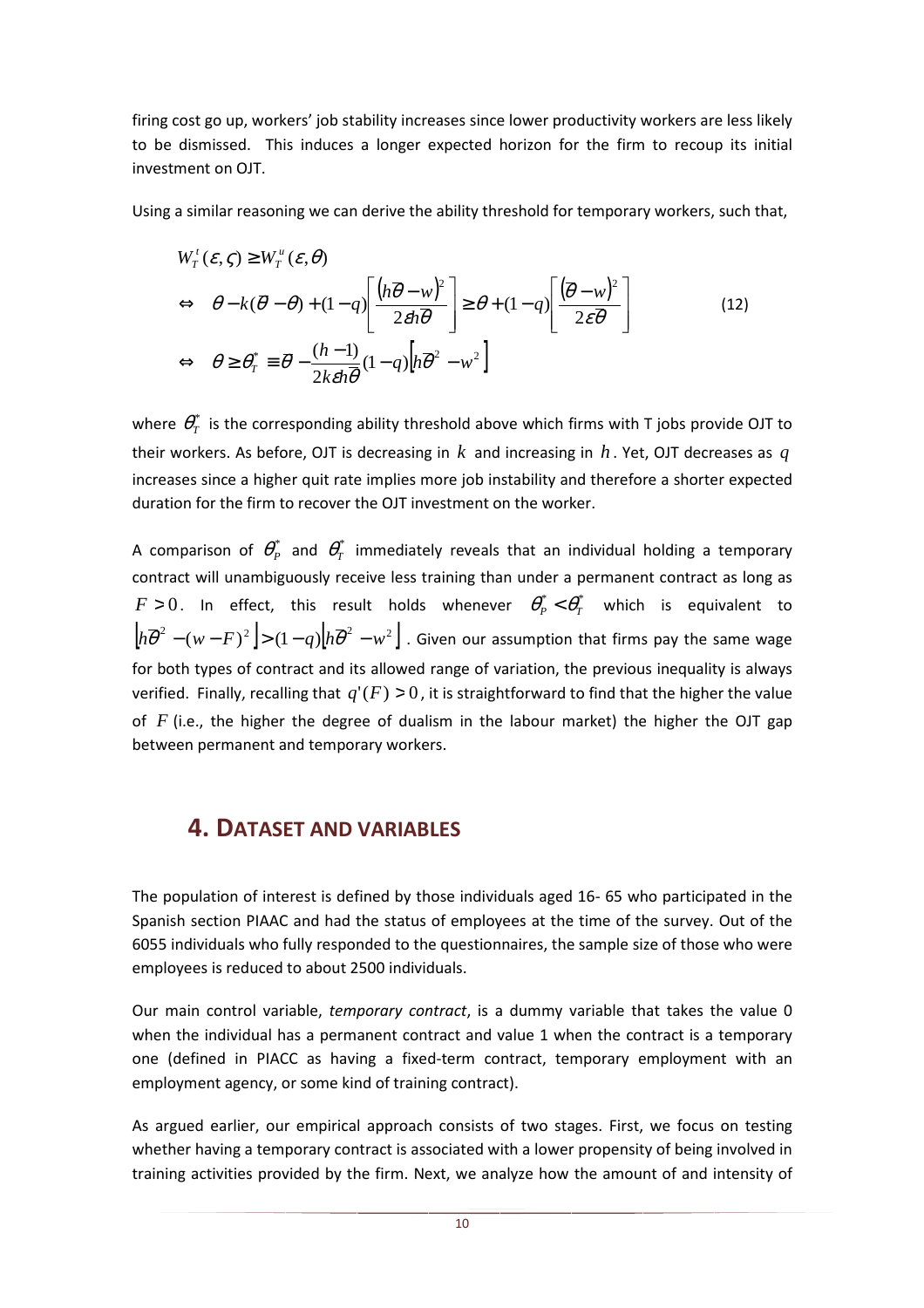training affects the employees' human capital, approximated by literacy and numeracy skills according to the scores available in the PIAAC database. Both the illustrative model and the related literature suggest that temporary workers in highly segmented labour markets tend to accumulate less human capital through OJT than workers with permanent contracts. As argued in the Introduction, this could be due to supply and demand factors. As regards the former, firms invest less in the specific human capital of their temporary workers because they anticipate that the short duration of this type of contract, aggravated by a highly dual EPL as our model highlights, does not make it profitable to invest on their workers. With regard to demand, as stressed by Dolado et al. (2013), temporary workers have lower incentives to get trained because, due to the low temp-to-perm conversion rates, this does not help them to reach stable jobs.

To empirically evaluate whether these predictions hold, we consider as training outcomes two proxies of specific human capital accumulation at the workplace. First, we use a dummy variable,  $D^{OJI}$ , which takes the value 1 if the worker claims to have attended a training session organized in the workplace or provided by their supervisors or colleagues in the past 12 months, and 0 otherwise. According to PIAAC, these training sessions should be characterized "by planned periods of training, instruction or practical experience, using the normal methods of work." They include, for example, "training or instruction courses organized by the directors, managers or colleagues to help the respondent to do their job better or to familiarize them with their new tasks."

While the  $D^{OJI}$  dummy variable is an indicator of training activities within the firm, it does not accurately reflect the intensity of these activities. To address this issue, we use a second outcome variable which measures the number of training activities attended by the worker during the past 12 months,  $n^{OJI}$ . It should be noted that, in accordance with the design of the survey, the respondent should count all training tasks that are interrelated as a single activity, even if they have taken place on different days,. The essential feature of each activity is that it should be designed "to facilitate the adaptation of personnel to a particular set of new competences". Therefore, the variable  $n^{O/T}$  reflects the intensity of investment in new competences regardless of their level of difficulty or the time that has been devoted to each one of them.<sup>1</sup>

According to our theoretical reasoning, workers under temporary contracts receive less OJT than permanent workers those with permanent contracts. Yet, an interesting feature which has not been explicitly considered in our model is that, despite receiving less training, temporary workers may not perceive this as a problem since their skills requirements on these jobs could be low in general. The PIACC database allows us to explore this issue through the

l

<sup>1</sup>.PIAAC also provides a subjective measurement that reflects to some degree the intensity with which the worker acquires new skills in the job. In the survey, workers are asked to indicate, approximately, the frequency with which their job involves learning new skills. Besides the problem of interpretation often encountered with such subjective statements, this variable does not have enough variation to be really informative: over 90% of respondents reply that their job involves learning new skills "at least once a month." For these reasons, we have decided to discard it in this study.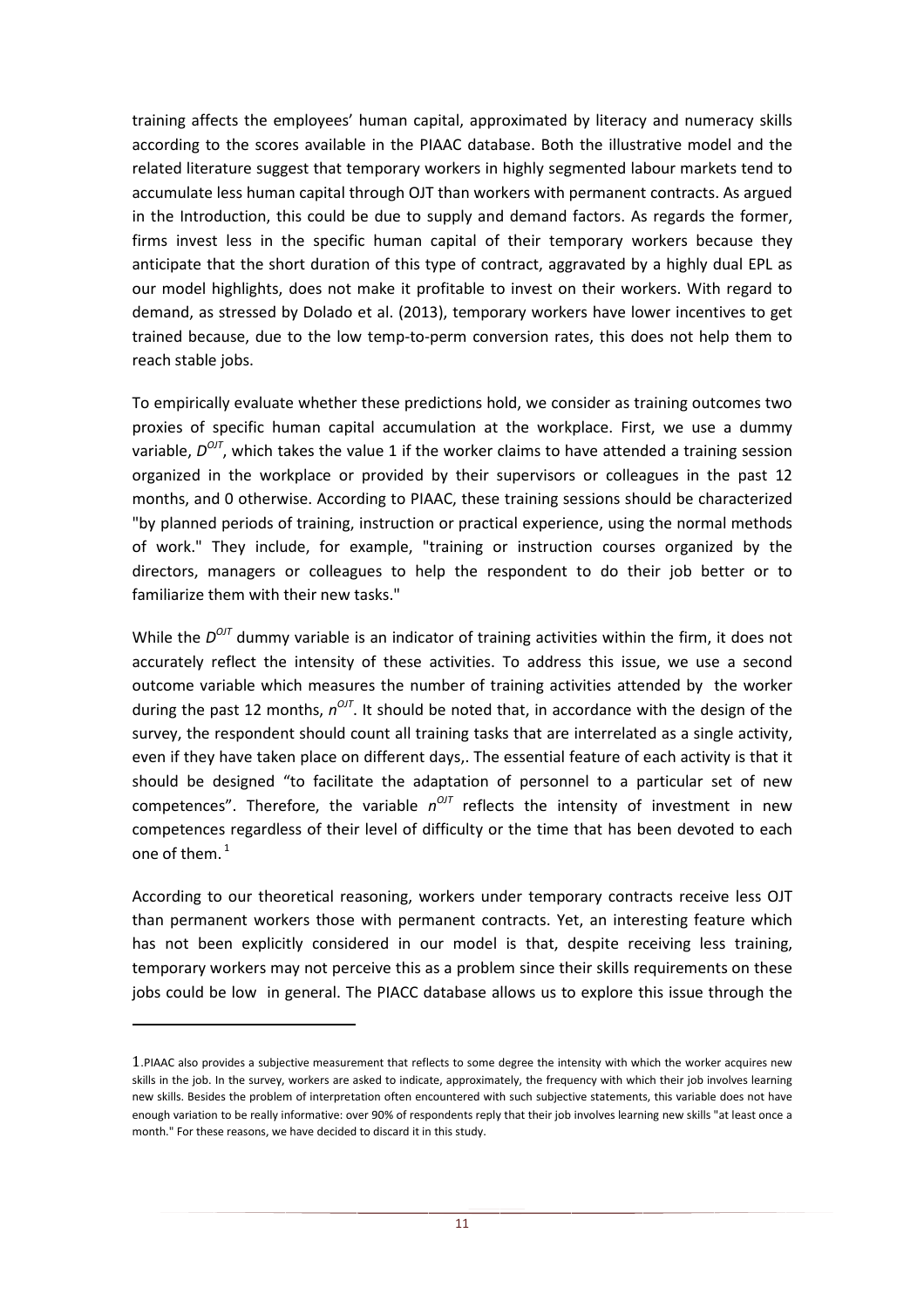availability of a subjective measure of workers' demand of higher OJT. In particular, we use a dummy variable, denoted as *more*<sup>017</sup>, which takes the value 1 if the worker claims that she needs more training to perform her job tasks properly, and 0 if otherwise.

It is plausible that differences in the training processes within the firm generate differences in workers' promotion opportunities to reach better contracts. However, the extent to which these differences in human capital accumulation could lead to differences in general human capital that the worker could use in other firms remains an open question. To address this issue, we analyze the effect of OTJ activities on the two measurements of general cognitive skills reported in the Spanish PIAAC sample, namely, the scores achieved on the literacy and numeracy tests.

Table 1 presents descriptive statistics of the main outcome variables in the subsequent empirical analysis, i.e., the availability and intensity of OTJ activities, the perception on the efficacy of the training process and, finally, the scores in both tests.

| <b>Panel A</b>                                      | No. Obs.    | Pop. 16-65<br>years <sup>(a)</sup>                           | Employed <sup>(a)</sup> | Employees <sup>(a)</sup>   |              |
|-----------------------------------------------------|-------------|--------------------------------------------------------------|-------------------------|----------------------------|--------------|
| PIAAC sample                                        | 6055        |                                                              |                         |                            |              |
| Sample with ages between<br>16 and 65 years old     | 5954        |                                                              |                         |                            |              |
| Type of workers                                     | 3060        | 53.18                                                        |                         |                            |              |
| Self-employed                                       | 547         | 9.41                                                         | 17.69                   |                            |              |
| Employee                                            | 2513        | 43.77                                                        | 82.31                   |                            |              |
| <b>Temporary</b>                                    | 589         | 9.71                                                         | 18.26                   | 22.18                      |              |
| Panel B                                             |             | Training and abilities by type<br>of contract <sup>(a)</sup> | Difference (%)          | Stand, Dev. <sup>(b)</sup> | P-value      |
|                                                     | Permanent   | <b>Temporary</b>                                             |                         |                            |              |
| Percentage of employees<br>with training activities | 48.43       | 31.81                                                        | 16.62 (52.25)           | 2.35                       | 0.000        |
| Average number of<br>activities                     | 2.85        | 2.23                                                         | 0.62(22.32)             | 0.29                       | 0.053        |
| Percentage which believes<br>it needs training      | 39.55       | 35.42                                                        | 4.13 (11.66)            | 2.48                       | 0.096        |
| Index of literacy <sup>(c)</sup>                    | 262.68      | 255.63                                                       | 7.05(2.76)              | 2.10                       | 0.001        |
| Index of numeracy (c)                               | 260.94      | 246.81                                                       | 14.13 (5.73)            | 2.00                       | 0.000        |
|                                                     |             |                                                              |                         |                            |              |
|                                                     | $D^{OIT}=1$ | $D^{OIT} = 0$                                                |                         |                            |              |
| Index of reading literacy <sup>(c)</sup>            | 268.89      | 254.69                                                       | 14.20 (5.58)            | 1.51                       | 0.000        |
| Index of numeracy <sup>(c)</sup>                    | 268.09      | 249.44                                                       | 18.65 (7.48)            | 1.49                       | 0.000<br>OIT |

### **Table 1. Descriptive Statistics (PIAAC)**

A worker has a temporary contract when he/she has a fixed-term contract, a temporary job with a temporary work agency or any type of training contract. *D* takes the value 1 when the worker claims to have attended training activities in the last 12 months, and 0 in the opposite case. The indices of *literacy* and *numeracy* are measurements attributed from the responses to exercises which are part of the survey. *Literacy* measures the ability to understand and use texts (written or in a digital format) in different contexts, while *numeracy* measures the use, application, interpretation and communication of mathematical information and ideas. **(a)** Percentages of population estimated using weights of the whole sample as weightings.

<sup>(b)</sup> Using the replication method JK1.<br><sup>(c)</sup> Using the attributed value 5.

At first sight, the results of Table 1 are fairly consistent with the basic predictions of the model. As can be observed, temporary workers undertake less training activities than permanent workers. This finding is robust both in the *extensive margin* (i.e., using  $D^{O/I}$  as a measure of the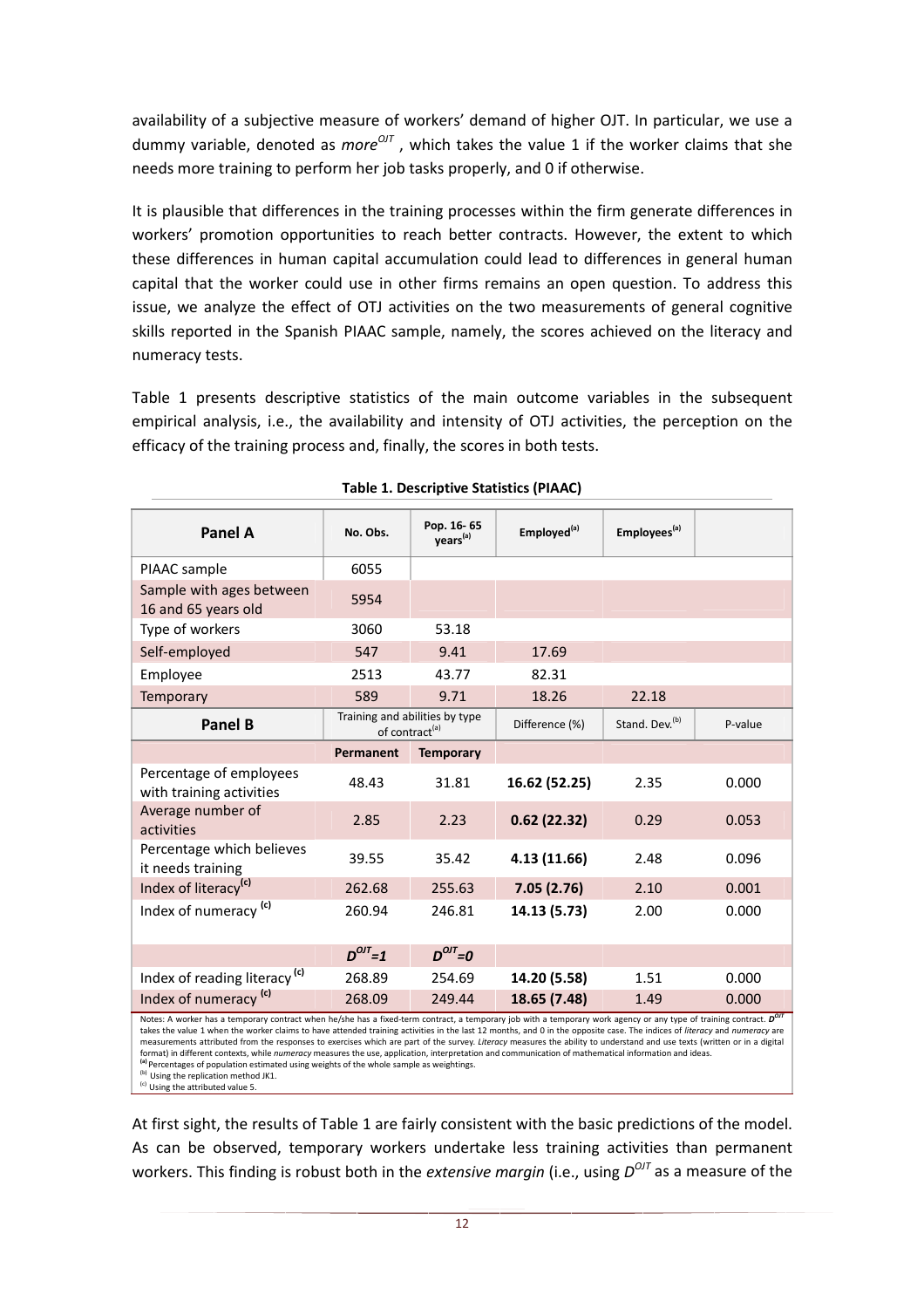availability of training) and the *intensive margin* (i.e., using  $n^{O/I}$  as a measure of the intensity of training). Further, in line with our previous conjecture, the results for *more<sup>OJT</sup>* suggest that the reduced OJT of temporary workers does not translate into a greater demand of extra training. Finally, both literacy and numeracy scores are significantly lower among temporary workers.

However, it is important to stress that the negative relationship found between temporary contracts and OTJ activities does not necessarily imply causality. In particular, the results in Table 1 do not allow us to state that workers accumulate less specific human capital in the firm because their contract is a temporary one. The main reason for why this may be a misleading conclusion is that both the type of contract and training activities could be jointly affected by other variables. For example, consider a worker with a high level of motivation to perform well in the job. Then, precisely because of this feature, this individual could influence his/her employer to obtain a permanent contract and freely choose to participate intensively in OJT activities. In that case, we would observe a positive correlation between having a permanent contract and participation in training activities but the intense process of accumulating specific human capital would be the result of the high motivation of the individual, not of holding a permanent contract. To avoid such confounding issues in our analysis, it is essential to control for a vast array of potential factors which simultaneously affect the respective outcome variables (i.e., both variables related to training activities as well as the skills competence variables) and the treatment variable (in our case, the type of contract).

To do so we present in the next section the estimates of several econometric models which include two types of controls. First, we use the individuals' basic characteristics such as age, gender, educational attainment, marital status, whether they have children, immigrant status and parental educational background. In addition, we will also control for a potentially key variable which often is not available in other datasets but which PIAAC reports. This is the degree of motivation of the worker, measured by a dummy variable, denoted as *motivation*, which takes the value 1 when the individual claims to feel identified "to a great extent" or "to a very great extent" with learning new skills, with working out difficult tasks, with relating new things to what they already know, and with seeking more information when they do not understand something". Secondly, in some specifications we also control for occupational dummies (as measured by the ISCO08 classification to two digits) and industry dummies (as measured by the one-digit classification from the fourth ISIC revision).

In addition to standard regression models in this paper we follow a second approach which involves controlling for selection in observables using propensity score matching techniques (PSM). In our setup, PSM involves matching each individual holding a temporary contract with one or more individuals who hold permanent contracts but who are similar in all other observable characteristics to a temporary worker. In this way, we effectively create matched "treatment" and "control" samples who hold temporary and permanent contracts being identical in every other observable respect (Rosenbaum and Rubin, 1983). If matching is sufficiently good, differences in mean outcomes (eg., OJT availability and intensity, cognitive scores) may be used as estimates of the causal effect of holding a temporary contract . As is well known, one advantage of PSM over regression analysis is that it is non-parametric instead of imposing functional form restriction, such as linearity on the outcome equations.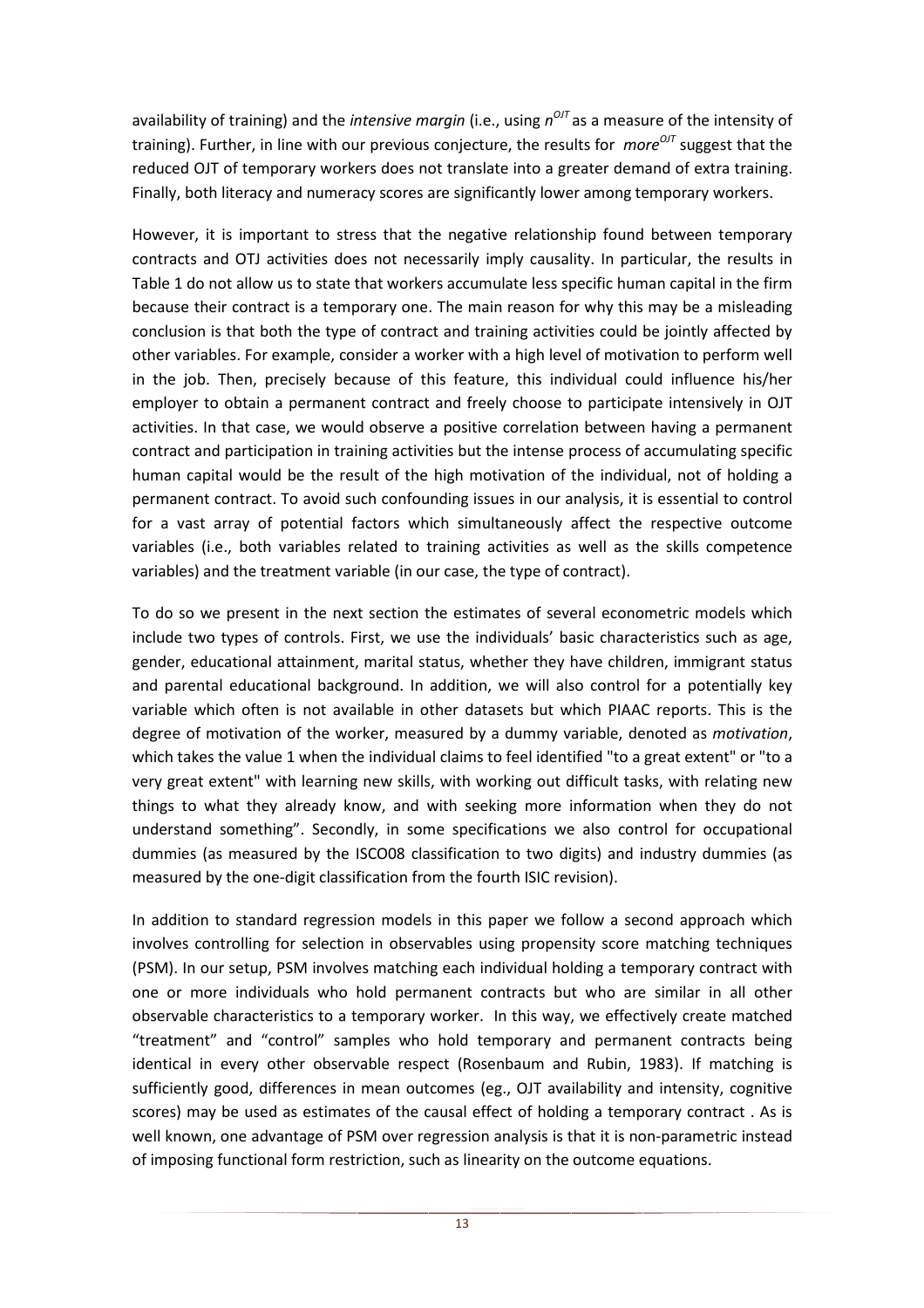## **5. EMPIRICAL RESULTS**

### **5.1 Regression models**

The first set of results concerning regression models is reported in Table 2. They are expressed in terms of marginal effects and correspond to the estimation by maximum likelihood of a probit model to explain the probability of receiving training at the workplace  $(D^{O/I} = 1)$ depending on our explanatory variable of interest, *temporary contract*, and on a wide array of controls.

|                                     | $[1]$        | $[2]$        | $[3]$        | $[4]$        |
|-------------------------------------|--------------|--------------|--------------|--------------|
| <b>Temporary contract</b>           | $-0.1636***$ | $-0.0923***$ | $-0.0795***$ | $-0.0774***$ |
|                                     | (0.0223)     | (0.0265)     | (0.0284)     | (0.0306)     |
| Job tenure                          |              | $0.0053***$  | $0.0049***$  | $0.0035**$   |
|                                     |              | (0.0014)     | (0.0015)     | (0.0016)     |
| Age                                 |              | $0.0132*$    | $0.0179**$   | $0.0150*$    |
|                                     |              | (0.0071)     | (0.0084)     | (0.0088)     |
| $(Age)^{2}/100$                     |              | $-0.0002**$  | $-0.0002**$  | $-0.0002**$  |
|                                     |              | (0.0001)     | (0.0001)     | (0.0001)     |
| Woman                               |              | $-0.0359*$   | $-0.0376*$   | $-0.0117$    |
|                                     |              | (0.0205)     | (0.0219)     | (0.0270)     |
| Middle educational level            | ---          | $0.1279***$  | $0.1359***$  | $0.0947***$  |
|                                     |              | (0.0286)     | (0.0305)     | (0.0329)     |
| High educational level              | ---          | $0.2731***$  | $0.2550***$  | $0.1578***$  |
|                                     |              | (0.0227)     | (0.0258)     | (0.0328)     |
| <b>Educational level of parents</b> | <b>No</b>    | <b>No</b>    | Yes          | Yes          |
| Civil status, children              | No           | No           | Yes          | Yes          |
| <b>Immigrant</b>                    | <b>No</b>    | <b>No</b>    | Yes          | <b>Yes</b>   |
| Motivation                          | No           | <b>No</b>    | Yes          | Yes          |
| Dummies by Sector and Occupation    | <b>No</b>    | <b>No</b>    | <b>No</b>    | Yes          |
|                                     |              |              |              |              |
| No. obs.                            | 2503         | 2501         | 2258         | 2206         |
| Pseudo R-sq.                        | 0.015        | 0.065        | 0.074        | 0.102        |
| Prob. obs.                          | 0.4371       | 0.4374       | 0.4353       | 0.4424       |

**Table 2. Probit Model (Marginal Effects). Dependent variable:** *D OJT* 

Note: The marginal effects of the dichotomous variables are calculated as the change of the estimation of the probability when the variable changes from 0 to 1. The<br>*temporary contract* variable is a dichotomous variable w *Job tenure* measures the duration of the current job. *Middle educational level* is a dichotomous variable which takes value 1 when an individual has vocational training at an intermediate level, the baccalaureate, or old higher baccalaureates and pre-university courses. *High educational level* takes a value of 1 when the individual has a tertiary education degree. The variables about the educational level of the parents are dichotomous variables for the three levels of education. *Civil status* reflects whether the individual is married, children reflects whether they have children, and immigrant reflects whether the individual was born in this country. The motivation variable takes the<br>value 1 when the individual claims to feel "gre already know, and looking for information when they don't understand something. The variables of *occupation* are obtained with the ISCO08 to two digits while the variables of *sector* are obtained with the one-digit classification from the fourth ISIC revision. Levels of significance: \* p<0.10, \*\* p<0.05, \*\*\* p<0.01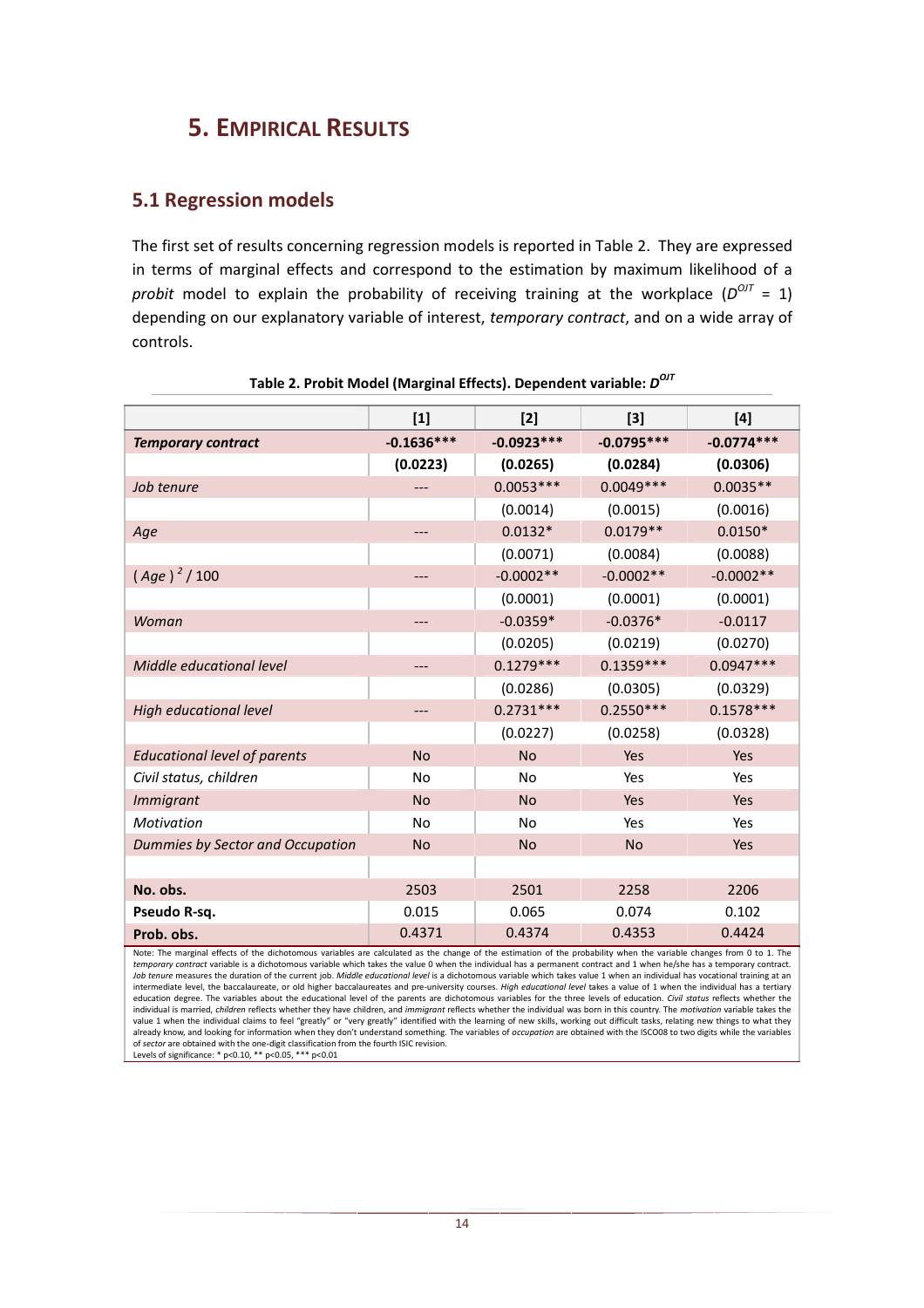In column [1], we present the results in the case when the type of contract is the only covariate in the *probit* model. In column [2], job tenure, worker's age and its square (as a proxy for potential experience, given the higher educational level reached), gender (female = 1) and educational level (with a low level as the reference category) are included as additional covariates. In column [3], the previous group of controls is extended by also including dummy variables of the parents' educational level, marital status, immigrant status and the degree of motivation of the worker. Finally, in column [4], dummy variables of sector/industry and occupation are also added, thereby constituting the more general specification of the *probit* model. For convenience, this ordering by columns, from the most restrictive specification to the most general, is kept for the rest of Tables to be presented in this section. It is also important to note that the number of observations in the different specifications varies slightly because some controls are not available for all individuals analyzed in the larger samples.

The main result in Table 2 is that, in line with our main hypothesis, the estimated coefficient on the "*temporary contract*" dummy variable is negative and statistically very significant in all specifications. Furthermore, the estimates suggest that the marginal effect is quantitatively very relevant. In the absence of further controls (column [1]) , having a temporary contract is associated with a reduction in the probability of receiving OTJ of 16.4 percentage points (pp.), where the baseline probability of receiving OTJ among permanent workers is 43.7%. By progressively adding further covariates, the estimated marginal effect is halved, falling to about 8-9 percentage points, a result which is fairly robust across columns [2] to [4]. Therefore, one can infer from this evidence that the detrimental effect of contractual instability on the specific training received in the workplace is sizeable. For example, the marginal effect in the specification with all of the controls (reported in column [4]) implies that, for the typical worker with a permanent contract, switching to a temporary contract reduces the probability of receiving training at the workplace by 18 % (= -0.08/.44).

With respect to the other controls, it is worth pointing out that a higher educational level increases the probability of receiving OJT and also that that probability also increases with age up to a threshold of about 30 years due to the concave shape of the quadratic polynomial for this variable. Furthermore, although statistically less significant than the above-mentioned estimates, there is evidence about women having a lower probability of OJT, although this gender effect disappears as the number of controls in columns [3] and [4] is extended. In this regard it should be pointed out that another variable (not reported in Table 2) which has been included in all the specifications is whether the individual has a part-time job (where the reference category is full-time work). Its inclusion did not change any of the previous results, either in this Table or in any of those shown further below, but it did cancel out the abovementioned gender effect. This is probably explained by the high incidence of part-time working schedules among female employees, making it impossible to identify whether the relevant covariate is gender or working part time. Finally, although not reported to save space, the variables of immigrant status and motivation proved to be significant in columns [2] and [3], with negative and positive signs, respectively. However, the effect of *motivatio*n becomes weaker on adding the set of occupational and industry dummy variables.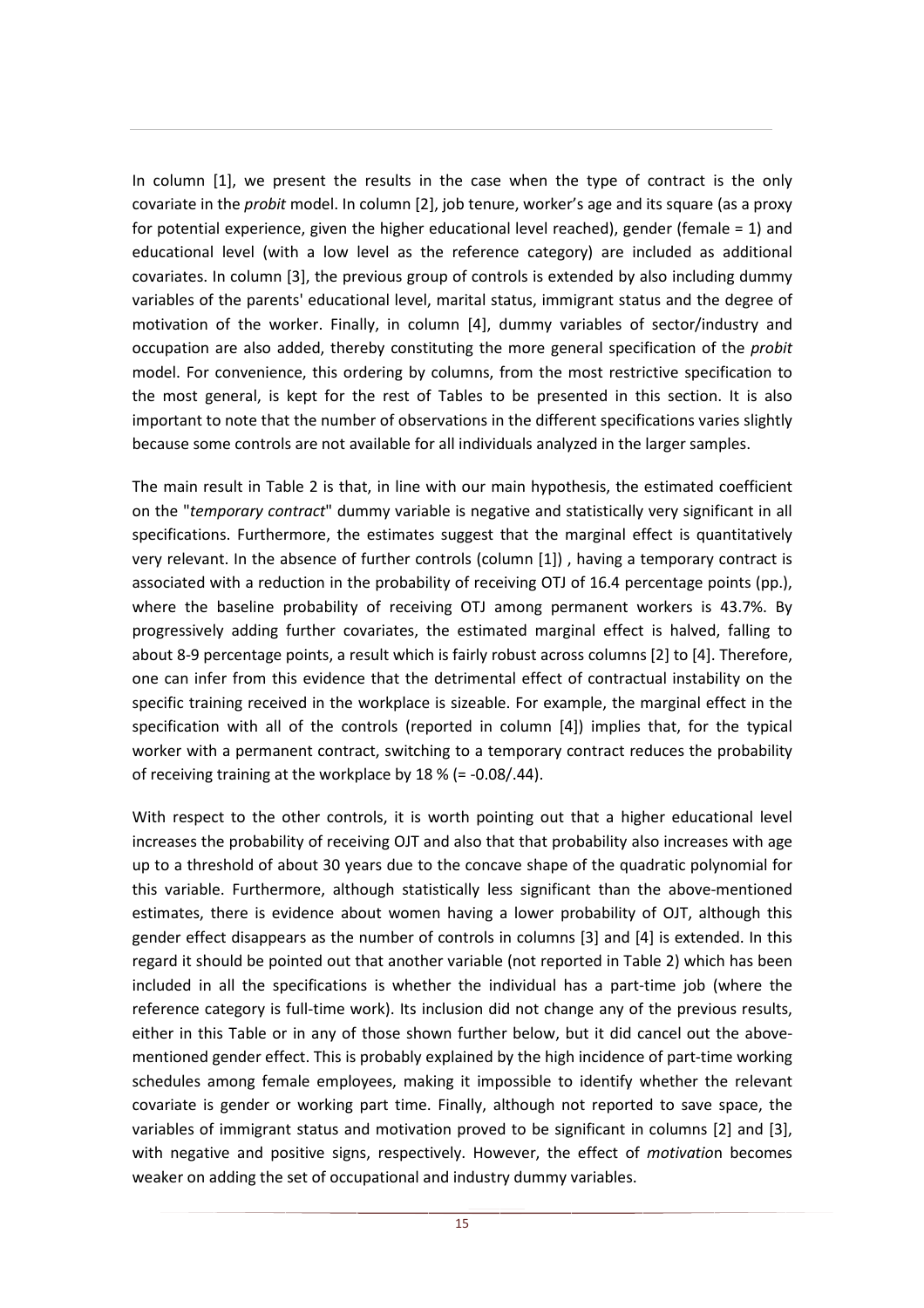We next report in Table 3 the results from estimating the coefficients of a count data model based on the *Negative Binomial* distribution (this distribution is used after rejecting the equality of mean and variance implied by the more restrictive *Poisson* distribution), in order to detect the discrete nature of the dependent variable, namely, the number of training activities which the worker has attended over the past 12 months,  $n^{O/I}$ . The results for our variable of interest, *temporary contract*, are similar to those obtained in Table 2, in the sense that this covariate systematically exhibits a negative sign, indicating again that holding a temporary contract reduces the number of OJT activities. However, unlike what happened in the *probit* model for  $D^{O/I}$ , the estimated coefficient on this variable is only statistically significant at the 10 percent level when all the controls are included. This may be because the number of individuals who report this information (around 1000) represent less than half the sample size used in the *probit* model.

|                                                                                                                                                                                                    | $[1]$        | $[2]$        | $[3]$         | [4]          |  |
|----------------------------------------------------------------------------------------------------------------------------------------------------------------------------------------------------|--------------|--------------|---------------|--------------|--|
| <b>Temporary contract</b>                                                                                                                                                                          | $-0.1999***$ | $-0.1666**$  | $-0.14845**$  | $-0.1299*$   |  |
|                                                                                                                                                                                                    | (0.0512)     | (0.0614)     | (0.0684)      | (0.0709)     |  |
| Job tenure                                                                                                                                                                                         |              | $0.0076*$    | 0.0052        | 0.0049       |  |
|                                                                                                                                                                                                    |              | (0.0039)     | (0.0041)      | (0.0043)     |  |
| Age                                                                                                                                                                                                |              | $-0.0152$    | $-0.0417*$    | $-0.0109$    |  |
|                                                                                                                                                                                                    |              | (0.0193)     | (0.0231)      | (0.0236)     |  |
| $(Age)^2 / 100$                                                                                                                                                                                    | ---          | 0.0066       | 0.0401        | 0.0043       |  |
|                                                                                                                                                                                                    |              | (0.0239)     | (0.0277)      | (0.0281)     |  |
| Woman                                                                                                                                                                                              | ---          | $-0.0144$    | $-0.0367$     | $-0.1367**$  |  |
|                                                                                                                                                                                                    |              | (0.0543)     | (0.0576)      | (0.0657)     |  |
| Middle educational level                                                                                                                                                                           | ---          | 0.0574       | $-0.014$      | $-0.0645$    |  |
|                                                                                                                                                                                                    |              | (0.0846)     | (0.0900)      | (0.0923)     |  |
| <b>High educational level</b>                                                                                                                                                                      |              | $0.2234***$  | 0.0954        | 0.0094       |  |
|                                                                                                                                                                                                    |              | (0.0688)     | (0.0769)      | (0.0906)     |  |
| <b>Educational level of parents</b>                                                                                                                                                                | <b>No</b>    | <b>No</b>    | Yes           | Yes          |  |
| Civil status, children                                                                                                                                                                             | No           | No           | Yes           | Yes          |  |
| <i>Immigrant</i>                                                                                                                                                                                   | <b>No</b>    | <b>No</b>    | Yes           | Yes          |  |
| <b>Motivation</b>                                                                                                                                                                                  | No           | <b>No</b>    | Yes           | Yes          |  |
| Dummies by Sector and Occupation                                                                                                                                                                   | <b>No</b>    | <b>No</b>    | <b>No</b>     | Yes          |  |
|                                                                                                                                                                                                    |              |              |               |              |  |
| <b>Dispersion Coefficient</b>                                                                                                                                                                      | $-0.8518***$ | $-0.8766***$ | $-0.8999$ *** | $-1.1637***$ |  |
|                                                                                                                                                                                                    | (0.0689)     | (0.0695)     | (0.0736)      | (0.0823)     |  |
| No. obs.                                                                                                                                                                                           | 1092         | 1092         | 981           | 974          |  |
| <b>Pseudo R-squared</b>                                                                                                                                                                            | 0.001        | 0.005        | 0.015         | 0.056        |  |
|                                                                                                                                                                                                    |              |              |               |              |  |
| Note: The variable n <sup>orr</sup> measures the number of training activities which the worker has attended in the last 12 months. See the note in Table 2 for the definition of the<br>controls. |              |              |               |              |  |

| Table 3. Binomial Negative Model (Coefficients). Dependent variable: n <sup>OJT</sup> |  |
|---------------------------------------------------------------------------------------|--|
|---------------------------------------------------------------------------------------|--|

Levels of significance: \* p<0.10, \*\* p<0.05, \*\*\* p<0.01

Finally, in Table 4 we present the results of estimating another *probit* model, this time applied to explaining the probability associated with the dummy variable on the need of a higher level of training, *more<sup>OJT</sup>*. Although the estimated marginal effect on the *temporary contract* variable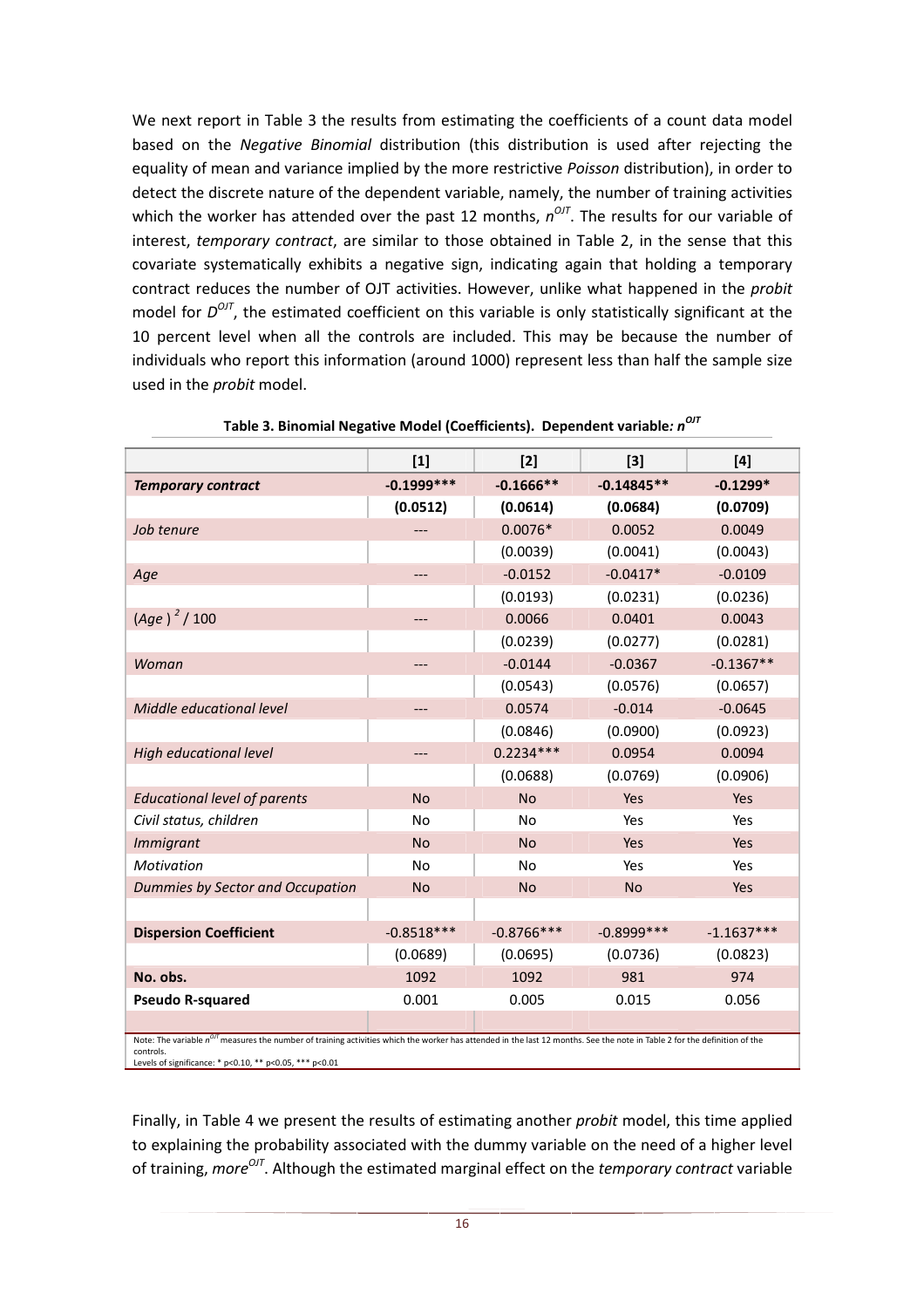is positive in all cases, it is statistically significant only in column [1]. In agreement with our discussion in the previous section, this lack of statistical significance could be due to the fact that some of the additional controls (especially the educational level or the dummies of occupation and sector) may be detecting the potential mismatch between the training of the individual and the job requirements in a much more accurate way than the type of contract the individual holds.

|                                                                                                                                                                                                                                                                                                                                                                                       | $[1]$      | $[2]$        | $[3]$        | [4]          |
|---------------------------------------------------------------------------------------------------------------------------------------------------------------------------------------------------------------------------------------------------------------------------------------------------------------------------------------------------------------------------------------|------------|--------------|--------------|--------------|
| <b>Temporary contract</b>                                                                                                                                                                                                                                                                                                                                                             | $0.0532**$ | 0.0168       | 0.0148       | 0.0175       |
|                                                                                                                                                                                                                                                                                                                                                                                       | (0.0225)   | (0.0260)     | (0.0276)     | (0.0295)     |
| Job tenure                                                                                                                                                                                                                                                                                                                                                                            |            | 0.0016       | 0.002        | 0.0011       |
|                                                                                                                                                                                                                                                                                                                                                                                       |            | (0.0013)     | (0.0014)     | (0.0015)     |
| Age                                                                                                                                                                                                                                                                                                                                                                                   |            | $0.0210***$  | $0.0201**$   | $0.0215***$  |
|                                                                                                                                                                                                                                                                                                                                                                                       |            | (0.0067)     | (0.0080)     | (0.0083)     |
| $(Age)^2 / 100$                                                                                                                                                                                                                                                                                                                                                                       |            | $-0.0003***$ | $-0.0003***$ | $-0.0003***$ |
|                                                                                                                                                                                                                                                                                                                                                                                       |            | (0.0001)     | (0.0001)     | (0.0001)     |
| Woman                                                                                                                                                                                                                                                                                                                                                                                 |            | $-0.0209$    | $-0.0251$    | 0.0126       |
|                                                                                                                                                                                                                                                                                                                                                                                       |            | (0.0197)     | (0.0210)     | (0.0259)     |
| Middle educational level                                                                                                                                                                                                                                                                                                                                                              |            | $0.0807***$  | $0.0749**$   | 0.0483       |
|                                                                                                                                                                                                                                                                                                                                                                                       |            | (0.0282)     | (0.0300)     | (0.0319)     |
| <b>High educational level</b>                                                                                                                                                                                                                                                                                                                                                         |            | $0.1588***$  | $0.1492***$  | $0.0685**$   |
|                                                                                                                                                                                                                                                                                                                                                                                       |            | (0.0228)     | (0.0257)     | (0.0321)     |
| <b>Educational level of parents</b>                                                                                                                                                                                                                                                                                                                                                   | <b>No</b>  | <b>No</b>    | Yes          | Yes          |
| Civil status, children                                                                                                                                                                                                                                                                                                                                                                | <b>No</b>  | <b>No</b>    | Yes          | Yes          |
| <i>Immigrant</i>                                                                                                                                                                                                                                                                                                                                                                      | <b>No</b>  | <b>No</b>    | Yes          | Yes          |
| <b>Motivation</b>                                                                                                                                                                                                                                                                                                                                                                     | <b>No</b>  | <b>No</b>    | Yes          | Yes          |
| Dummies by Sector and Occupation                                                                                                                                                                                                                                                                                                                                                      | <b>No</b>  | <b>No</b>    | <b>No</b>    | Yes          |
|                                                                                                                                                                                                                                                                                                                                                                                       |            |              |              |              |
| No. obs.                                                                                                                                                                                                                                                                                                                                                                              | 2508       | 2506         | 2262         | 2235         |
| Pseudo R-sq.                                                                                                                                                                                                                                                                                                                                                                          | 0.002      | 0.023        | 0.025        | 0.071        |
| Prob. obs.                                                                                                                                                                                                                                                                                                                                                                            | 0.3792     | 0.3795       | 0.382        | 0.3834       |
| Note: The marginal effects of the dichotomous variables are calculated as the change in the estimate of the probability in the caseof a change of the variable from o to 1. The<br>variable <i>more</i> <sup>017</sup> takes the value 1 if the worker claims to need more training in order to properly perform his/her work tasks and 0 if otherwise. See the note from Table 2 for |            |              |              |              |

| Table 4. Probit Model (Marginal Effects). Dependent variable: more <sup>017</sup> |  |  |  |
|-----------------------------------------------------------------------------------|--|--|--|
|-----------------------------------------------------------------------------------|--|--|--|

variable *more OJT* takes the value 1 if the worker claims to need more training in order to properly perform his/her work tasks and 0 if otherwise. See the note from Table 2 for the definition of the controls. Levels of significance:.\* p<0.10, \*\* p<0.05, \*\*\* p<0.01

A brief summary of the main findings reported so far indicates that holding a temporary contract exhibits a negative relationship with the first two outcome variables (training availability and intensity) we have considered. However, we do not find evidence that temporary workers demand more training which we . Yet, this Moreover, the finding that this estimated relationship effect is more robust to model specification and highly statistically significant only when the dependent variable is  $D^{OJT}$  may be due to the lower measurement error of this outcome variable than the other two.

In view of these results, the next step is to check whether the availability or the intensity of OJT activities has an effect on the scores obtained by the individuals in the PIAAC *literacy* and *numeracy* tests. Tables 5 and 6, respectively, present the results derived from estimating a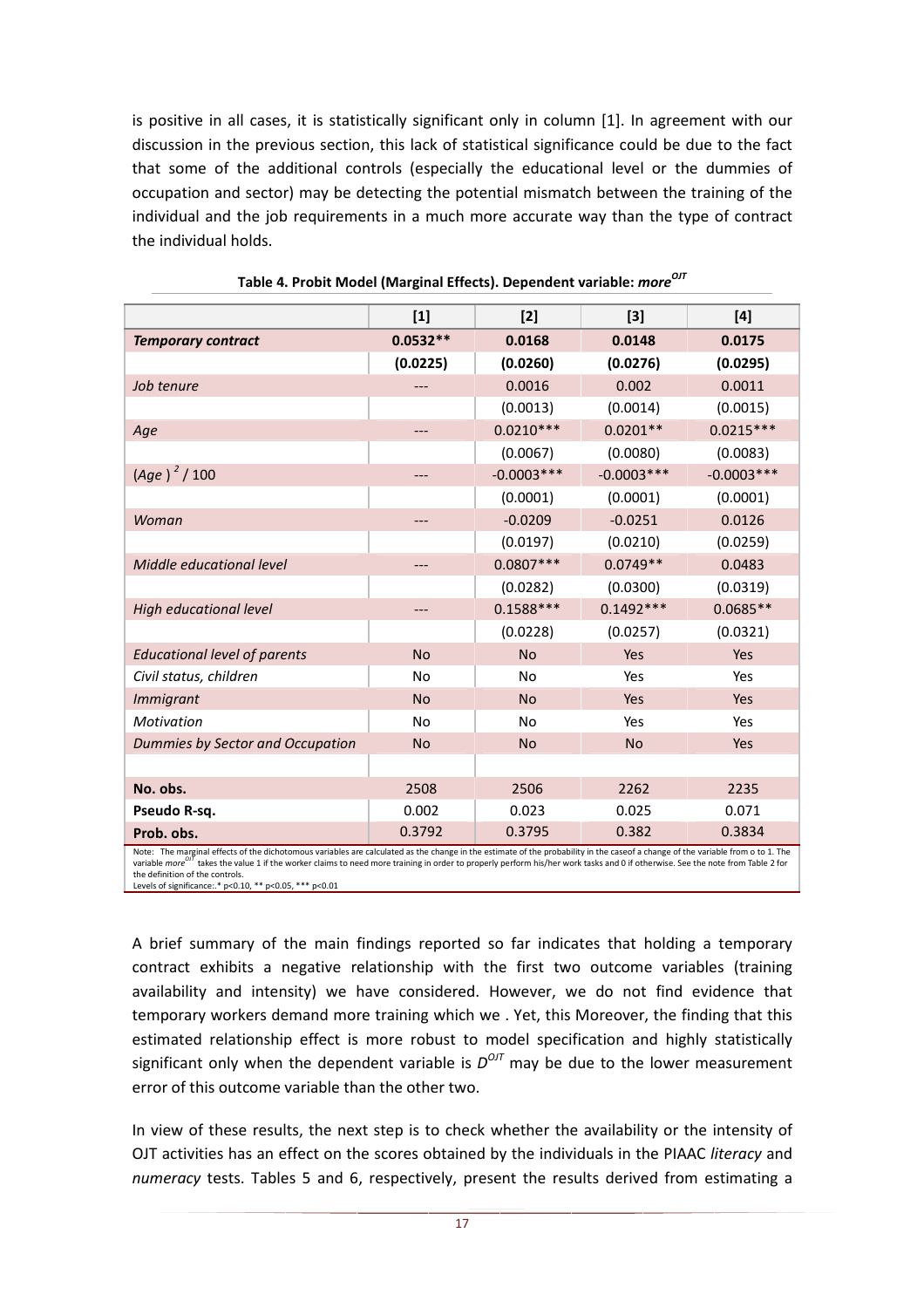linear regression model by OLS, where the outcome variables are the scores and the variables of interest are the two measurements of OJT for which a greater relationship to temporary contract has been found, namely  $D^{O/I}$ , and to a lesser extent,  $n^{O/I}$ . Note that in both models the *temporary contract* treatment variable is not included as a regressor in order to test if the effect of this variable on the scores is mainly brought about through the amount of OTJ received at the workplace, and not directly.

Tables 5 and 6 present the estimated coefficients in a regression where the dependent variable is *literacy* and *numeracy*, respectively. Columns [1] and [2] in both Tables differ in that  $D^{O/I}$  is used as a covariate in the first column while  $n^{OT}$  is used in the second column.

|                                                               | $[1]$        | $[2]$        | $[3]$        | [4]          |
|---------------------------------------------------------------|--------------|--------------|--------------|--------------|
| $D^{OJT}$                                                     | 3.5467**     | ---          | 2.072        | 1.2566       |
|                                                               | (1.5939)     |              | (1.6009)     | (1.6095)     |
| $n^{OJT}$                                                     | $---$        | $0.5380**$   | ---          | ---          |
|                                                               |              | (0.2557)     |              |              |
| Job tenure                                                    | $0.2672**$   | $0.3766**$   | 0.1667       | 0.0734       |
|                                                               | (0.1059)     | (0.1727)     | (0.1085)     | (0.1119)     |
| Age                                                           | 2.6996 ***   | $2.6412***$  | 3.4779 ***   | $3.6443***$  |
|                                                               | (0.5096)     | (0.8166)     | (0.5709)     | (0.5850)     |
| $(Age)^2 / 100$                                               | $-4.2135***$ | $-4.1243***$ | $-4.9442***$ | $-5.1794***$ |
|                                                               | (0.6347)     | (1.0341)     | (0.6886)     | (0.7046)     |
| Woman                                                         | $-9.2612***$ | $-7.8979***$ | $-7.4145***$ | $-9.7869***$ |
|                                                               | (1.5476)     | (2.3168)     | (1.5449)     | (1.9085)     |
| Middle educational level                                      | 24.1234***   | 24.1112***   | 21.7160***   | 17.6391 ***  |
|                                                               | (2.2114)     | (3.6625)     | (2.2112)     | (2.3179)     |
| High educational level                                        | 45.3710***   | 45.8212***   | 36.8107***   | 24.6992 ***  |
|                                                               | (1.8098)     | (2.8883)     | (1.9208)     | (2.2671)     |
| <b>Educational level of parents</b>                           | <b>No</b>    | <b>No</b>    | Yes          | <b>Yes</b>   |
| Civil status, children                                        | No           | No           | Yes          | Yes          |
| <b>Immigrant</b>                                              | <b>No</b>    | <b>No</b>    | Yes          | <b>Yes</b>   |
| <b>Motivation</b>                                             | No           | <b>No</b>    | Yes          | Yes          |
| Dummies by Sector and Occupation                              | <b>No</b>    | <b>No</b>    | <b>No</b>    | Yes          |
|                                                               |              |              |              |              |
|                                                               |              |              |              |              |
| No. obs.                                                      | 2807         | 1162         | 2536         | 2475         |
| R-sq.                                                         | 0.250        | 0.219        | 0.295        | 0.327        |
| Note: Levels of significance:.* p<0.10, ** p<0.05, *** p<0.01 |              |              |              |              |

**Table 5. Ordinary Least Squares (Coefficients). Dependent variable***: Literacy* **scores.** 

As can be observed, the results indicate that both variables exhibit a positive relationship with on scores in the PIAAC tests, though its statistical significance is low in the last two columns of Table 5. Furthermore, this estimated coefficient tends to be larger and statistically more significant in Table 6, where the relationship between  $D^{OJI}$  and *numeracy* is examined. Hence, from the comparison of the estimates in both Tables with the raw differences reported in Table 1 between the PIAAC scores achieved by employees with and without OJT (14.2 pp. in *literacy*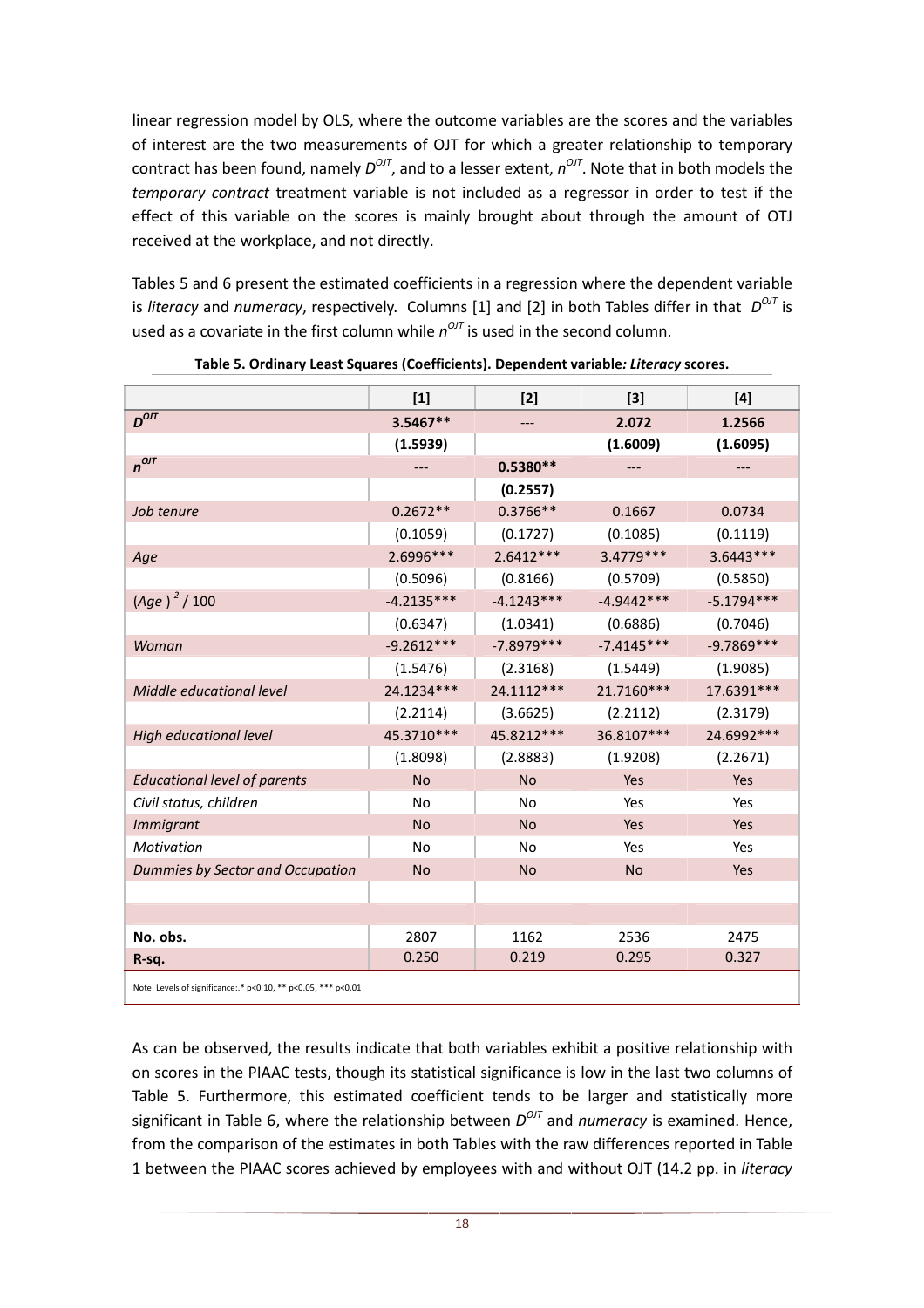and *18.6* pp. in numeracy), we get that, *ceteris paribus*, the availability of such specific training activities account for 15 % (2 pp.) and 28% (5 pp.) of the raw score gaps in *literacy* and *numerac*y, respectively.

|                                                                                                                                    | $[1]$         | $[2]$         | $[3]$         | [4]           |  |
|------------------------------------------------------------------------------------------------------------------------------------|---------------|---------------|---------------|---------------|--|
| $D^{OIT}$                                                                                                                          | 7.4523 ***    |               | 5.7716***     | $3.7712**$    |  |
|                                                                                                                                    | (1.6198)      |               | (1.6325)      | (1.6500)      |  |
| $n^{OJT}$                                                                                                                          |               | 0.3888        |               | ---           |  |
|                                                                                                                                    |               | (0.2555)      |               |               |  |
| Job tenure                                                                                                                         | $0.3878***$   | $0.3854**$    | $0.2628**$    | 0.1511        |  |
|                                                                                                                                    | (0.1055)      | (0.1728)      | (0.1094)      | (0.1135)      |  |
| Age                                                                                                                                | 2.5632 ***    | $3.1910***$   | 3.1082 ***    | 3.2456***     |  |
|                                                                                                                                    | (0.5295)      | (0.8415)      | (0.5917)      | (0.6103)      |  |
| $(Age)^2 / 100$                                                                                                                    | $-4.1618***$  | $-4.8786***$  | $-4.6634***$  | $-4.8173***$  |  |
|                                                                                                                                    | (0.6566)      | (1.0565)      | (0.7117)      | (0.7327)      |  |
| Woman                                                                                                                              | $-16.9921***$ | $-14.6935***$ | $-16.3784***$ | $-16.4630***$ |  |
|                                                                                                                                    | (1.5759)      | (2.3156)      | (1.5976)      | (1.9500)      |  |
| Middle educational level                                                                                                           | 25.9530 ***   | 27.3051***    | 23.1693***    | 18.6021***    |  |
|                                                                                                                                    | (2.2359)      | (3.6899)      | (2.2672)      | (2.4043)      |  |
| High educational level                                                                                                             | 48.1732 ***   | 48.5652***    | 39.9913***    | 27.4181***    |  |
|                                                                                                                                    | (1.8621)      | (3.0138)      | (1.9874)      | (2.3328)      |  |
| <b>Educational level of parents</b>                                                                                                | <b>No</b>     | <b>No</b>     | Yes           | <b>Yes</b>    |  |
| Civil status, children                                                                                                             | No            | No            | Yes           | Yes           |  |
| <b>Immigrant</b>                                                                                                                   | <b>No</b>     | <b>No</b>     | Yes           | Yes           |  |
| Motivation                                                                                                                         | No            | <b>No</b>     | Yes           | Yes           |  |
| Dummies by Sector and Occupation                                                                                                   | <b>No</b>     | <b>No</b>     | <b>No</b>     | Yes           |  |
|                                                                                                                                    |               |               |               |               |  |
|                                                                                                                                    |               |               |               |               |  |
| No. obs.                                                                                                                           | 2807          | 1162          | 2536          | 2475          |  |
| R-sq.                                                                                                                              | 0.288         | 0.247         | 0.322         | 0.35          |  |
| Note: See the notes of Tables 1 and 2 for definitions of the variables.<br>Levels of significance:.* p<0.10, ** p<0.05, *** p<0.01 |               |               |               |               |  |

| Table 6. Ordinary Least Squares (Coefficients). Dependent variable: Numeracy scores. |  |
|--------------------------------------------------------------------------------------|--|
|--------------------------------------------------------------------------------------|--|

Therefore, our evidence suggests that the availability of training at the workplace and, to a lesser extent, the intensity of this training is associated with a significant improvement of workers' cognitive skills. In order to check if this correlation is mainly due having a temporary contract, this covariate is also included in the previous specifications, in addition to the two training variables. The main result that we find (not reported in the Tables for sake of brevity ) is that the coefficient on *temporary contract* is never significant and the estimated coefficients on  $D^{OJI}$  and  $n^{OJI}$  hardly experience any significant changes. Thus, we conclude that OJT plays an important role in explaining the PIAAC scores.

Finally, Tables 7 (dependent variable: *literacy*) and 8 (dependent variable: *numeracy*) report the estimated coefficients obtained from the reduced forms of the previous models in which the two training variables considered previously are now replaced by the *temporary contract* covariate, to which the remaining array of controls are gradually added. The idea of these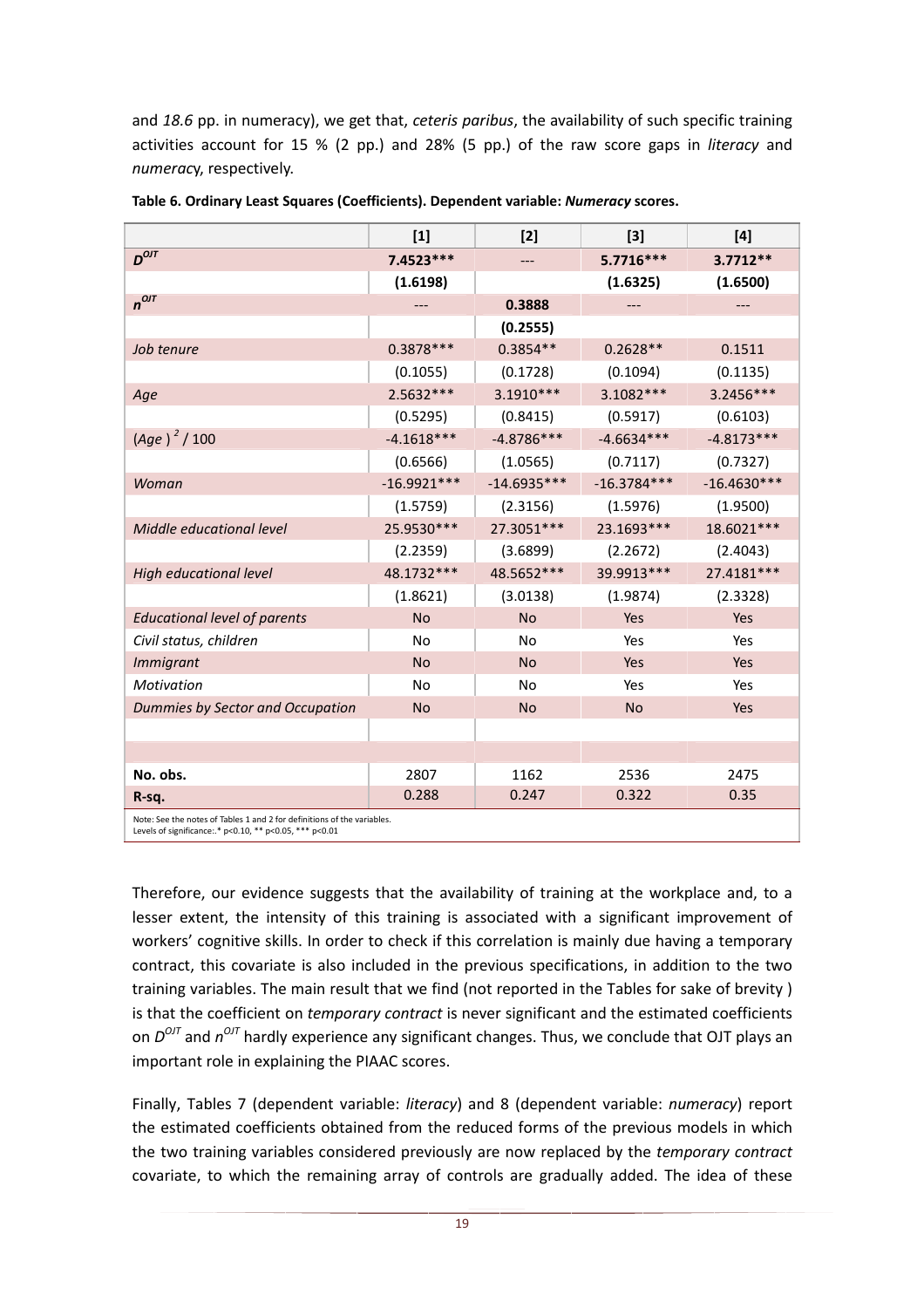reduced forms is that, if the mechanism we explore is valid, we should expect a negative relationship of this treatment variable on the PIAAC scores. In other words, *ceteris paribus*, being a temporary worker has a negative effect on the scores mainly through the reduction of the amount of OJT provided at the workplace and not so much through other alternative channels. The results are supportive for this hypothesis, since the coefficients on the *temporary contract* dummy variable is always negative and statistically significant in all specifications, albeit only at the 10 percent level in columns [3] and [4]).

|                                                                                                                                    | $[1]$        | $[2]$        | $[3]$        | [4]          |
|------------------------------------------------------------------------------------------------------------------------------------|--------------|--------------|--------------|--------------|
| <b>Temporary contract</b>                                                                                                          | $-6.5503***$ | $-5.0915***$ | $-4.9321**$  | $-4.0831*$   |
|                                                                                                                                    | (2.2086)     | (2.1914)     | (2.3618)     | (2.2537)     |
| Job tenure                                                                                                                         |              | $0.2758**$   | $0.1982*$    | 0.0748       |
|                                                                                                                                    |              | (0.1174)     | (0.1204)     | (0.1236)     |
| Age                                                                                                                                | ---          | 3.2708 ***   | $3.6018***$  | 3.5278 ***   |
|                                                                                                                                    |              | (0.5666)     | (0.6226)     | (0.6257)     |
| $(Age)^2 / 100$                                                                                                                    | ---          | $-0.0479***$ | $-0.0511***$ | $-0.0505***$ |
|                                                                                                                                    |              | (0.0070)     | (0.0075)     | (0.0075)     |
| Woman                                                                                                                              | ---          | $-8.3752***$ | $-7.2715***$ | $-9.6194***$ |
|                                                                                                                                    |              | (1.6260)     | (1.6280)     | (1.9786)     |
| Middle educational level                                                                                                           | ---          | 22.3422***   | 21.6332 ***  | 17.4162***   |
|                                                                                                                                    |              | (2.3669)     | (2.3380)     | (2.4210)     |
| <b>High educational level</b>                                                                                                      | ---          | 42.0032 ***  | 37.3696***   | 24.7004 ***  |
|                                                                                                                                    |              |              |              |              |
| <b>Educational level of parents</b>                                                                                                | <b>No</b>    | <b>No</b>    | Yes          | Yes          |
| Civil status, children                                                                                                             | <b>No</b>    | <b>No</b>    | Yes          | Yes          |
| <b>Immigrant</b>                                                                                                                   | <b>No</b>    | <b>No</b>    | Yes          | Yes          |
| Motivation                                                                                                                         | No           | <b>No</b>    | Yes          | Yes          |
| Dummies by Sector and Occupation                                                                                                   | <b>No</b>    | <b>No</b>    | <b>No</b>    | Yes          |
|                                                                                                                                    |              |              |              |              |
|                                                                                                                                    |              |              |              |              |
| No. obs.                                                                                                                           | 2513         | 2447         | 2266         | 2244         |
| R-sq.                                                                                                                              | 0.003        | 0.262        | 0.291        | 0.321        |
| Note: See the notes of Tables 1 and 2 for definitions of the variables.<br>Levels of significance:.* p<0.10, ** p<0.05, *** p<0.01 |              |              |              |              |

#### **Table7. Ordinary Least Squares (Reduced Form). Dependent variable:** *Literacy* **scores**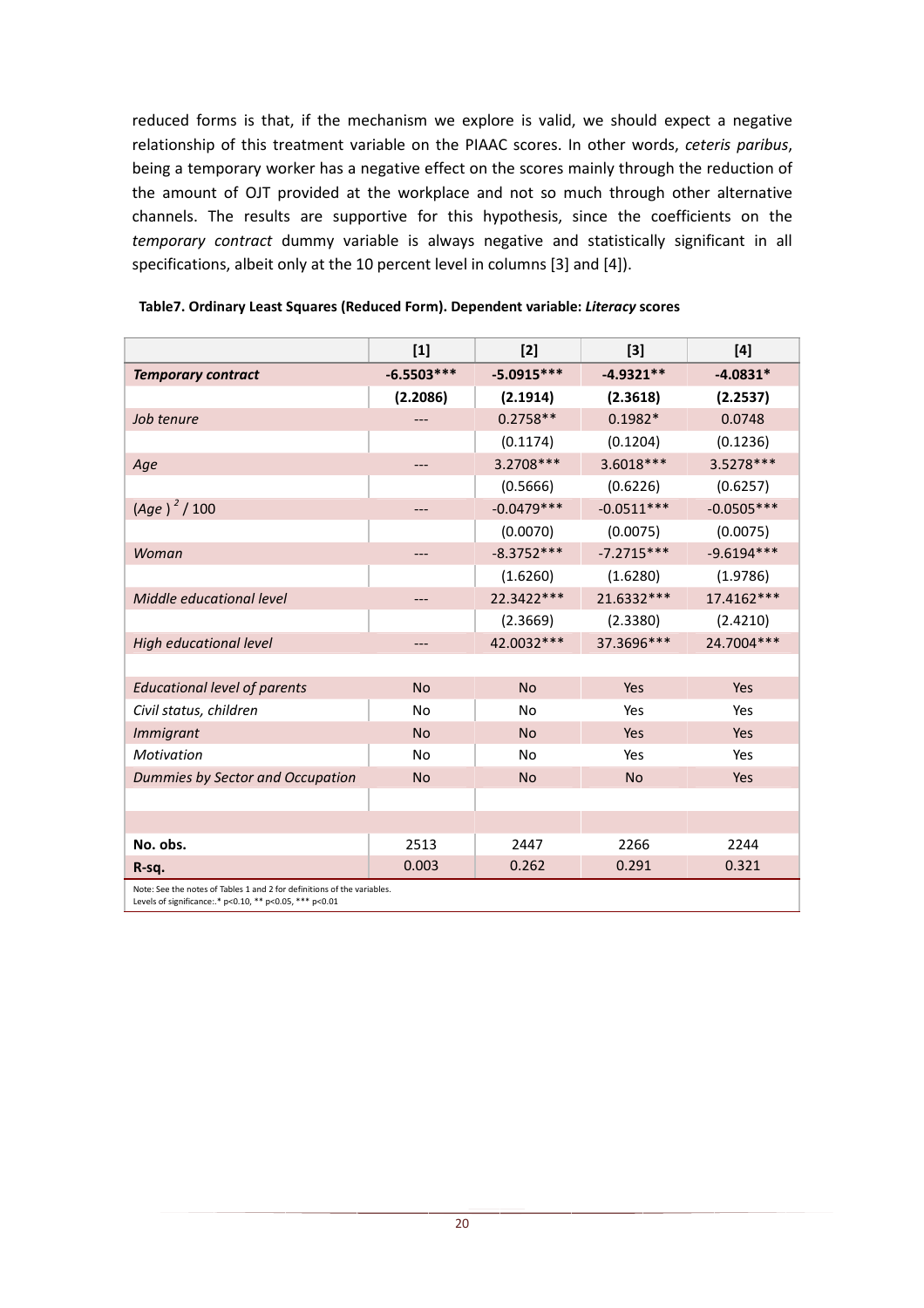|                                                         | $[1]$                                                                   | $[2]$         | $[3]$         | [4]           |  |  |  |
|---------------------------------------------------------|-------------------------------------------------------------------------|---------------|---------------|---------------|--|--|--|
| <b>Temporary contract</b>                               | $-12.5522***$                                                           | $-4.5196**$   | $-3.8685*$    | $-3.5884*$    |  |  |  |
|                                                         | (2.2851)                                                                | (2.2124)      | (2.2375)      | (2.2010)      |  |  |  |
| Job tenure                                              |                                                                         | $0.3751***$   | $0.2631**$    | 0.1115        |  |  |  |
|                                                         |                                                                         | (0.1190)      | (0.1217)      | (0.1253)      |  |  |  |
| Age                                                     | ---                                                                     | 3.2379 ***    | 3.4562 ***    | 3.4258***     |  |  |  |
|                                                         |                                                                         | (0.5779)      | (0.6392)      | (0.6438)      |  |  |  |
| $(Age)^2 / 100$                                         |                                                                         | $-0.0486***$  | $-0.0509***$  | $-0.0503***$  |  |  |  |
|                                                         |                                                                         | (0.0071)      | (0.0077)      | (0.0077)      |  |  |  |
| Woman                                                   | ---                                                                     | $-15.8232***$ | $-15.6563***$ | $-15.7823***$ |  |  |  |
|                                                         |                                                                         | (1.6537)      | (1.6757)      | (2.0082)      |  |  |  |
| Middle educational level                                |                                                                         | 23.6664 ***   | 22.8811 ***   | 18.3916***    |  |  |  |
|                                                         |                                                                         | (2.3976)      | (2.3863)      | (2.4894)      |  |  |  |
| <b>High educational level</b>                           | ---                                                                     | 44.2566***    | 40.2667***    | 27.2830***    |  |  |  |
|                                                         |                                                                         | (2.0353)      | (2.0713)      | (2.3874)      |  |  |  |
| <b>Educational level of parents</b>                     | <b>No</b>                                                               | <b>No</b>     | Yes           | Yes           |  |  |  |
| Civil status, children                                  | No                                                                      | <b>No</b>     | Yes           | Yes           |  |  |  |
| <b>Immigrant</b>                                        | <b>No</b>                                                               | <b>No</b>     | Yes           | Yes           |  |  |  |
| Motivation                                              | No                                                                      | No            | Yes           | Yes           |  |  |  |
| Dummies by Sector and Occupation                        | <b>No</b>                                                               | <b>No</b>     | <b>No</b>     | Yes           |  |  |  |
|                                                         |                                                                         |               |               |               |  |  |  |
|                                                         |                                                                         |               |               |               |  |  |  |
| No. obs.                                                | 2513                                                                    | 2447          | 2266          | 2244          |  |  |  |
| R-sq.                                                   | 0.012                                                                   | 0.289         | 0.313         | 0.345         |  |  |  |
| Levels of significance:.* p<0.10, ** p<0.05, *** p<0.01 | Note: See the notes of Tables 1 and 2 for definitions of the variables. |               |               |               |  |  |  |

**Table 8. Ordinary Least Squares (Reduced Form). Dependent variable:** *Numeracy* **scores.** 

### **5.2 Propensity score matching**

We next present estimates of the relationship between temporary contract and OJT availability and numeracy scores using a PSM estimation method. For illustrative purposes, the reported results are restricted to these two outcome variables because they are the ones where the estimates presented above exhibited higher statistical significance. We use the nearest neighbour matching procedure which is available in the *teffects* Stata 11 command, because it computes more accurate standard errors than those computed by bootstrapping in other popular PSM estimation commands, as is the case of *psmatch2* (see Abadie and Imbens, 2011). After imposing the common support condition, we report two estimates of interest that are provided by this command: the average treatment effect (ATE) and the average treatment effect on the treated (ATT).

To assess the quality of the matching, Table 9 presents the differences between the mean values of a subset of the covariates (occupational and industry dummies are not reported to save space) which are used to match the treatment (temporary contract, TC) and control (permanent contract, PC) groups. Overall, the figures in Table 9 confirm that our treatment and comparisons, though initially different, appear to be very similar after the matching with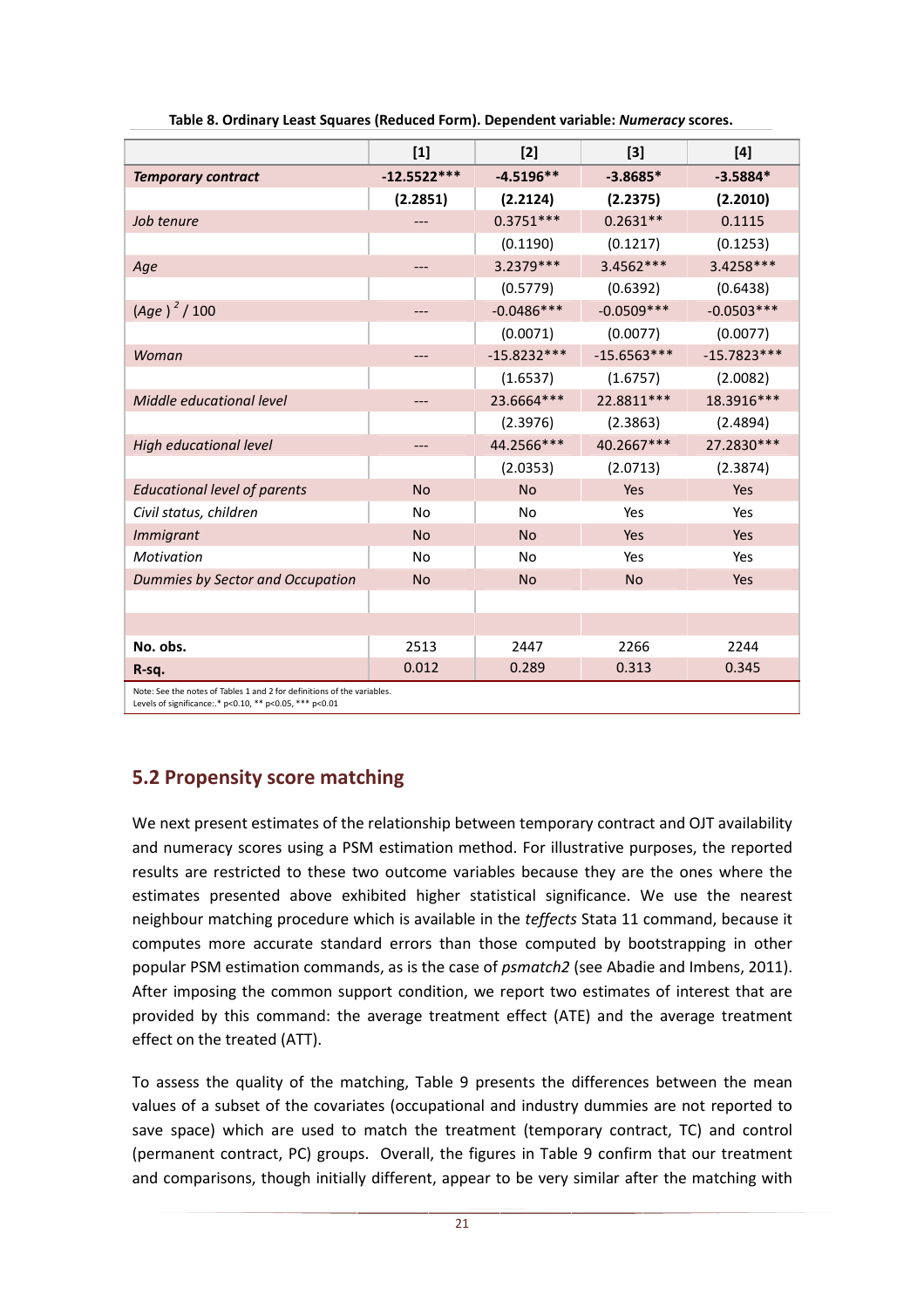no significant statistical differences in the means of the reported values and only two significant ones among the 42 background variables used in PSM. They correspond to two of the (omitted) occupational and industry dummies.

|                                  | <b>Treated</b><br>(TC) | Control (TC) | % bias | $p$ -value |
|----------------------------------|------------------------|--------------|--------|------------|
| <b>Tenure</b>                    | 3.6482                 | 3.6825       | $-0.9$ | 0.145      |
| Age                              | 34.914                 | 34.389       | 1.5    | 0.424      |
| Age2                             | 13.348                 | 13.083       | 2.1    | 0.597      |
| Female                           | 0.5335                 | 0.5493       | $-1.3$ | 0.126      |
| Deduc <sub>2</sub>               | 0.2178                 | 0.2071       | 2.6    | 0.662      |
| Deduc3                           | 0.3214                 | 0.2978       | 7.9    | 0.223      |
| Deduc4                           | 0.0071                 | 0.0059       | 4.6    | 0.469      |
| Married                          | 0.5214                 | 0.5032       | 3.9    | 0.542      |
| Children                         | 0.4464                 | 0.4257       | 4.3    | 0.485      |
| Migrant                          | 0.2071                 | 0.2136       | $-3.0$ | 0.244      |
| <b>Motivation</b>                | 0.4534                 | 0.4732       | $-4.1$ | 0.313      |
| $Df$ <sup><math>ed2</math></sup> | 0.1517                 | 0.1375       | 1.0    | 0.497      |
| $Df$ <sup><math>ed3</math></sup> | 0.1142                 | 0.1071       | 2.3    | 0.704      |
| $Dm$ <sup>ed2</sup>              | 0.1182                 | 0.1092       | 8.2    | 0.417      |
| $Dm$ <sup>ed3</sup>              | 0.0696                 | 0.0864       | $-6.7$ | 0.195      |

### **Table 9. Quality of matching procedure**

Note: Calculations performed with the *teffects* module in Stata 11. Statistics for the remaining controls considered in column (4) of Tables 2 and 8 have been omitted for brevity but are available upon request.

Finally, Table 10 displays the ATE (column 2) and ATT (column 3) estimates of the relationship between *temporary contract* and OJT availability ( $D^{O/J}$ ) and *Numeracy* test scores using PSM estimation. For convenience we also append in column 1 the estimate of the marginal effect of temporary contract on  $D^{OJT}$  appearing in Table 2, as well as the OLS estimate of the coefficient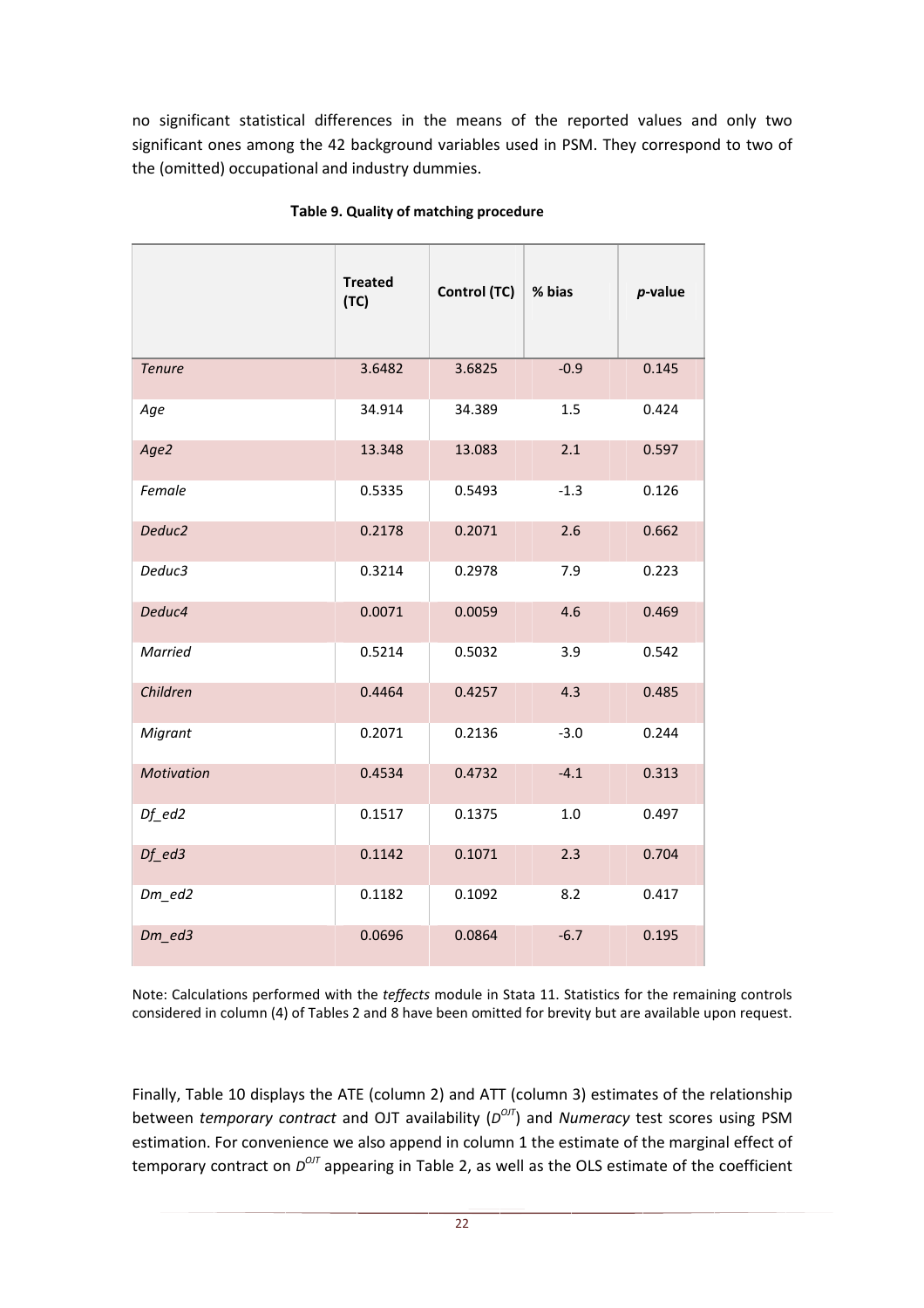on such variable in the regression model for the *Numeracy* score in Table 8. As can be observed, the PSM estimates are very similar to the probit and OLS ones. Although they are slightly less significant than the probit/OLS ones, they point out to an unambiguously negative effect of holding a temporary contract on both outcome variables. In fact the ATE estimates are a bit higher than the ATT and probit/OLS estimates, suggesting that to the extent than temporary contract has a causal effect on these two outcomes, that effect would be somewhat higher for individuals less likely to work under have such a contract.

|                       | $[1]$<br>Probit/OLS | $[2]$<br><b>PSM:ATE</b> | $[3]$<br><b>PSM: ATT</b> |
|-----------------------|---------------------|-------------------------|--------------------------|
| $D^{OJT}$             | $-0.0765***$        | $-0.1035***$            | $-0.0699**$              |
|                       | (0.0293)            | (0.0334)                | (0.0323)                 |
| <b>Numeracy score</b> | $-3.5884*$          | $-5.9952**$             | $-4.1304*$               |
|                       | (2.2010)            | (2.5925)                | (2.6002)                 |

|  | Table 10. Temporary contract, training availability and numeracy score |  |
|--|------------------------------------------------------------------------|--|
|--|------------------------------------------------------------------------|--|

Note: Column 1 reports the probit marginal effects presented in in Table 2 whereas columns 2 and 3 show ATE and ATT-PSM estimates including all the covariates in the most extensive specification as controls. We impose the common support condition using the *teffects* Stata command which implements nearestneighbour matching on an estimated propensity score. The standard errors implemented in *teffects psmatch* are those derived by Abadie and Imbens (2012).

Levels of significance:.\* p<0.10, \*\* p<0.05, \*\*\* p<0.01

Overall the results presented in this section are consistent with the basic prediction of our model. Temporary workers are significantly less likely to engage in OJT activities at the workplace that workers under permanent contracts, even after controlling for a wide array of individual and job characteristics which include workers' motivation. By contrast, temporary workers do not seem to differ from permanent workers in their perceptions regarding the appropriateness of their training with respect to the skills requirements in their current jobs. Finally, both the scores on literacy and numeracy skills are significantly lower for workers who receive less training. Moreover, among those who receive OJT, the scores are lower for those who receive less training.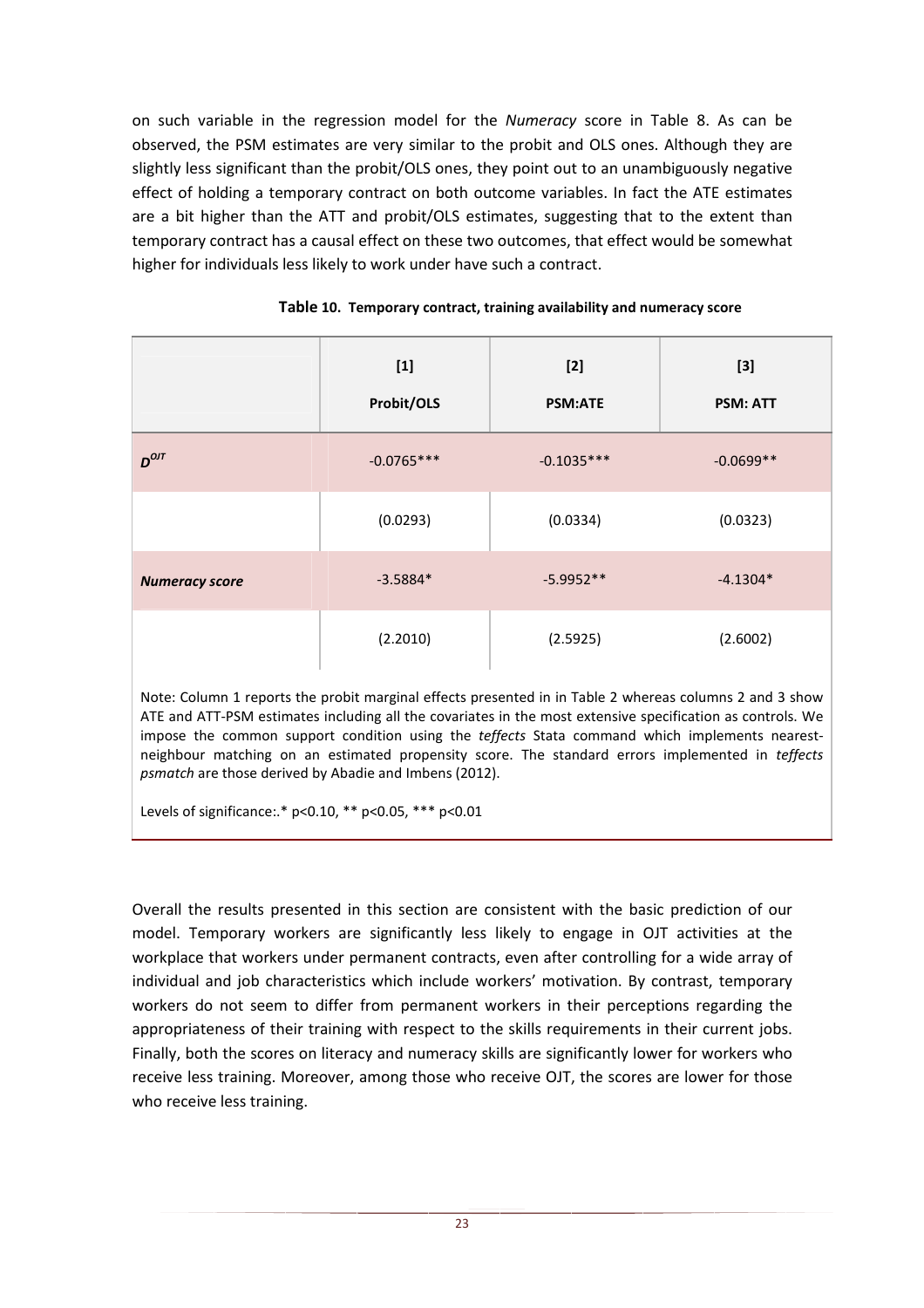## **6. CROSS-COUNTRY EU EVIDENCE ON OJT AND SKILLS GAPS**

To provide further evidence on the validity of the mechanisms discussed in the previous two sections, we devote this section to report results for four EU reference countries about which PIAAC contains information on all the variables which has been used before in the empirical analysis carried out for Spain. These four countries are classified in two groups,

- (I) France and Italy as two other examples of countries with dual labour markets but to a lesser extent than Spain.
- (II) Denmark and the UK as examples of more unified labour markets where temporary contracts are used by firms as stepping stones to more stable jobs rather than as dead ends (see Booth et al, 2002).

In Panel A of Table 11 PIAAC-based information is reported for Spain (also included in group I) and the four reference countries concerning the following outcomes: (i) rates of temporary work, (ii) perm-temp gaps in the availability of OJT, (iii) perm-temp gaps in Numeracy scores, and (iv) perm-temp gaps in Literacy scores. Paralleling the discussion for the case of Spain, Panel B presents in turn the values of two main indicators of the degree of dualism in those countries: (i) the 2012 EPL gap between the firing costs (in terms of weekly wages) of an unfair dismissal of a permanent worker with five years of tenure in a firm and the severance pay associated to hiring five temporary workers in sequence with a one-year contract each, and (ii) the temp-to perm conversion rates in 2010. To compute the EPL gap we have made use of the information provided in the Doing Business dataset of the World Bank as well as of the results reported in Boeri et al (2013). For example, in 20012 the dismissal costs of an unfair dismissal of a permanent worker in Spain were 33 days of wages per year of service, so that after 5 years the total amount received by the worker would be 165 days of wages (=5x33). Each temporary worker was compensated with 10 days of wages per year of services for the non-renewal of her contract, so that the cost of the alternative strategy of hiring five temporary workers in sequence amounts to 50 days of wages (=5x10). Thus the EPL gap is 115 days of wages (165- 50) or about 16.6 weekly wages. As regards the temp-to-perm transition rates, they have been taken from Eichhorst (2013).

As can be observed in Panel A, the countries in group (I) tend to have slightly higher rates of temporary work than the countries in group (II) but much higher gaps in terms of OJT availability, being this gap even negative in Denmark. The fact that the differential in OJT availability is high even when the rates of temporary work are not too dissimilar possibly reflects that temporary contracts in group (II) play the role of springboards to better jobs whereas they are often dead-end jobs in group (I). Countries in group (II) exhibit lower gaps in Numeracy skills but higher gaps in Literacy skills. Concerning set of indicators of labour market dualism, as expected countries in group (II) have much lower EPL gaps and much higher tempto- perm transition rates confirming the interpretation given above about the probation nature of temporary jobs in those countries.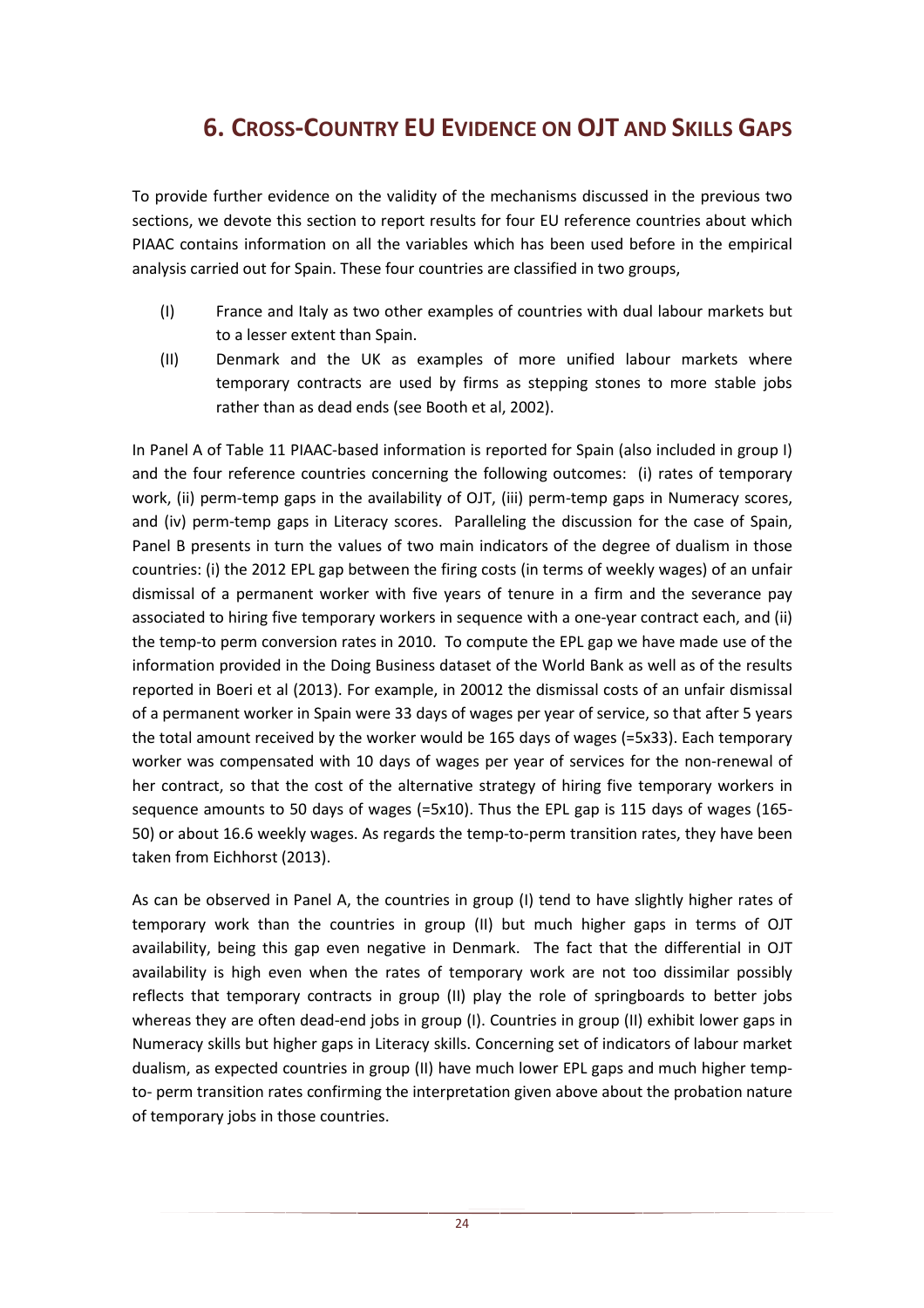Next, Table 12 presents the estimated coefficients for these countries of the *temporary contract* dummy on the four main outcome variables that were considered before: OJT availability (*D<sup>OIT</sup>*), OJT intensity (*n<sup>OIT</sup>*), Literacy score and *Numeracy* score. For comparative reasons we add the corresponding estimates for Spain in the first column of results. The specification considered is the one with the largest number of covariates.

| <b>Panel A</b>                                                                                                                                                           | Outcomes <sup>(a)</sup> |               |       |                |           |
|--------------------------------------------------------------------------------------------------------------------------------------------------------------------------|-------------------------|---------------|-------|----------------|-----------|
|                                                                                                                                                                          | <b>Spain</b>            | <b>France</b> | Italy | <b>Denmark</b> | <b>UK</b> |
| <b>Rate of Temporary Employment (%)</b>                                                                                                                                  | 27.5                    | 17.0          | 22.1  | 16.6           | 20.2      |
| OJT Gap (Perm - Temp)                                                                                                                                                    | 16.6                    | 13.6          | 10.9  | $-3.1$         | 5.3       |
| Literacy Score Gap (Perm - Temp)                                                                                                                                         | 7.1                     | 5.7           | 3.8   | 7.4            | 9.9       |
| <b>Numeracy Score Gap (Perm - Temp)</b>                                                                                                                                  | 14.1                    | 11.8          | 7.1   | 2.9            | 5.2       |
|                                                                                                                                                                          | <b>Indicators</b>       |               |       |                |           |
| <b>Panel B</b>                                                                                                                                                           |                         |               |       |                |           |
|                                                                                                                                                                          | <b>Spain</b>            | <b>France</b> | Italy | <b>Denmark</b> | <b>UK</b> |
| <b>EPL Gap</b> (wkly. wages after 5 years) $(b)$                                                                                                                         | 18,0                    | 9.8           | 9.3   | 4.3            | 5.4       |
| Temp-to-Perm Conversion Rate <sup>(c)</sup>                                                                                                                              | 6.6                     | 13.2          | 21.7  | 43.2           | 51.8      |
| Notes: The term "Gap" always refer to the difference between workers with permanent and workers with temporary contracts.                                                |                         |               |       |                |           |
| (a) Source: PIAAC.                                                                                                                                                       |                         |               |       |                |           |
| <sup>(b)</sup> Gap in firing costs in weekly wages after 5 years of work in the event of a wrongful or unfair dismissal. Source: Doing Business WB and Boeri, T. (2013). |                         |               |       |                |           |

**Table 12. Outcomes and Indicators of Labour Market Dualism in EU reference countries** 

As can be inspected, though the results for Spain are generally stronger, there is a strikingly similarity with those obtained for France and Italy: having a temporary job has a negative and often statistically significant effect on OJT and competences. By contrast, holding a temporary contract does not have a detrimental effect on either outcome in Denmark and the UK.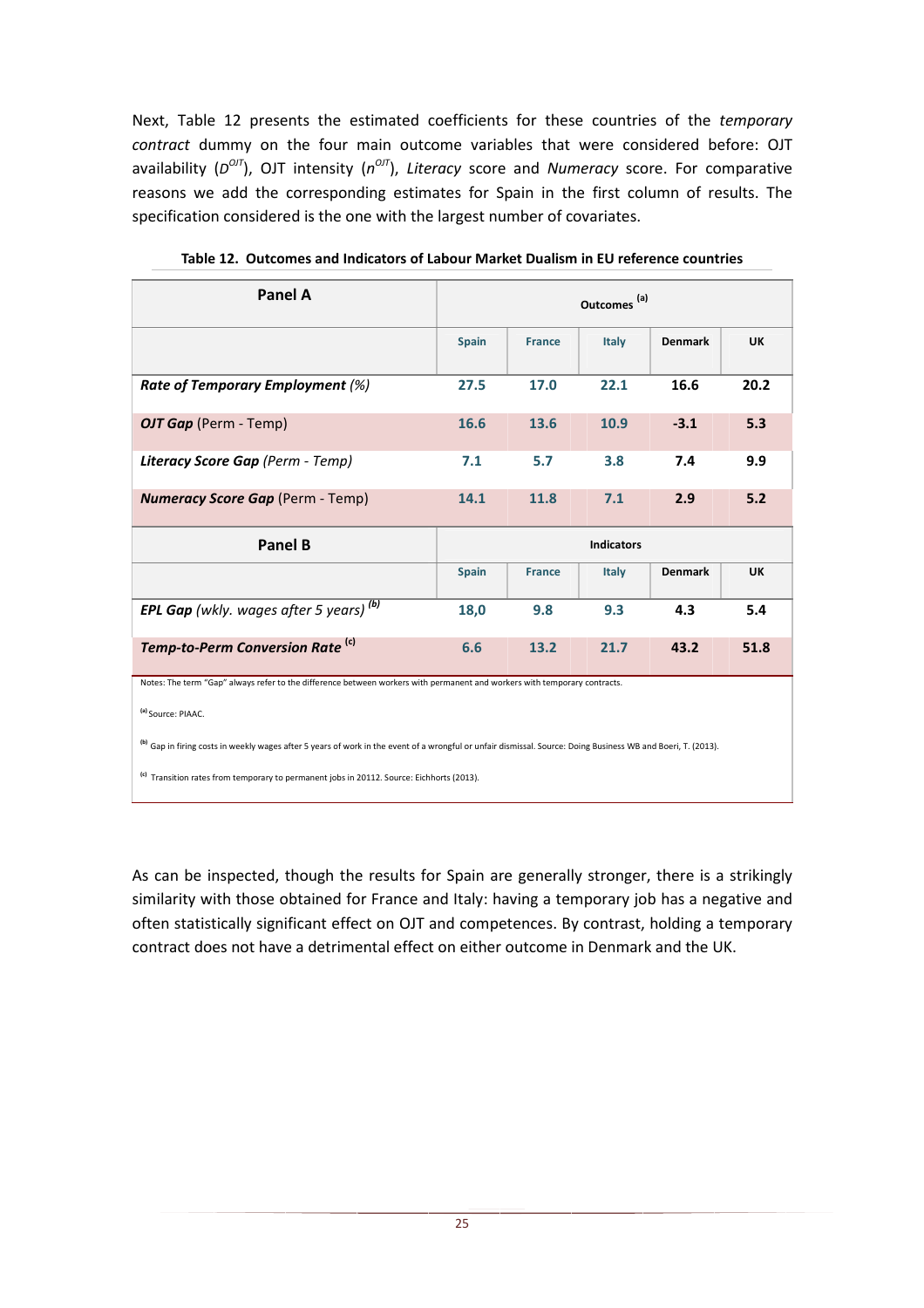| Dependent Variable                                                                                                                                                                                                                                                                             | <b>Spain</b> | <b>France</b> | Italy       | <b>Denmark</b> | <b>UK</b> |  |
|------------------------------------------------------------------------------------------------------------------------------------------------------------------------------------------------------------------------------------------------------------------------------------------------|--------------|---------------|-------------|----------------|-----------|--|
| OJT availability $D^{OIT}$                                                                                                                                                                                                                                                                     | $-0.0774***$ | $-0.0609***$  | $-0.0494**$ | 0.0249         | $-0.0120$ |  |
|                                                                                                                                                                                                                                                                                                | (0.0306)     | (0.0244)      | (0.0268)    | (0.0342)       | (0.0253)  |  |
| no. obs.                                                                                                                                                                                                                                                                                       | 2206         | 3156          | 2035        | 2718           | 4002      |  |
| OJT intensity $n^{OIT}$                                                                                                                                                                                                                                                                        | $-0.1299*$   | $-0.1034*$    | $-0.2673*$  | $0.1169*$      | $-0.0046$ |  |
|                                                                                                                                                                                                                                                                                                | (0.0709)     | (0.0574)      | (0.1548)    | (0.0675)       | (0.0675)  |  |
| no. obs.                                                                                                                                                                                                                                                                                       | 974          | 873           | 506         | 1168           | 2124      |  |
| <b>Literacy Scores</b>                                                                                                                                                                                                                                                                         | $-4.0831*$   | $-2.2708*$    | $-3.6018**$ | 0.5237         | 1.2345*   |  |
|                                                                                                                                                                                                                                                                                                | (2.2357)     | (1.3324)      | (1.7226)    | (0.3773)       | (0.6234)  |  |
| no. obs.                                                                                                                                                                                                                                                                                       | 2244         | 3325          | 2221        | 2891           | 4381      |  |
| <b>Numeracy Scores</b>                                                                                                                                                                                                                                                                         | $-3.5884*$   | $-1.1479*$    | $-2.2561*$  | 0.3505         | 0.0987    |  |
|                                                                                                                                                                                                                                                                                                | (2.2110)     | (0.6022)      | (0.0075)    | (0.3876)       | (0.0742)  |  |
| no. obs.                                                                                                                                                                                                                                                                                       | 2244         | 3325          | 2221        | 2891           | 4381      |  |
|                                                                                                                                                                                                                                                                                                |              |               |             |                |           |  |
| Note: Levels of significance: * p<0.10, ** p<0.05, *** p<0.01. The reported estimates are marginal effect in the probit model for OJT availability, coefficients in the<br>Negative binomial model for OJT intensity and OLS coefficients in the regressions for Literacy and Numeracy scores. |              |               |             |                |           |  |

#### **Table 10. Summary of Estimated Effects of Temporary Contracts on OJT and PIAAC scores**

## **7. CONCLUSIONS**

We began this paper by observing that the Spanish economy has been characterized in the last two decades by its extremely dual labour market, a low fraction of workers, especially temporary ones, than receive training and a poor TFP growth. On the basis of these considerations, our goal here is to analyze how the gap in employment protection between permanent and temporary workers may have affected a relevant determinant of TFP growth, as is the amount and quality of the firm-provided training that workers receive at the workplace.

To address this issue, we first illustrate by means of a simple theoretical model the mechanism linking labour-market dualism to the deficiency in the training of temporary workers. We show that, in a context where wages are not flexible enough and the firing-costs gap between permanent workers and temporary workers is too high, firms are less inclined to convert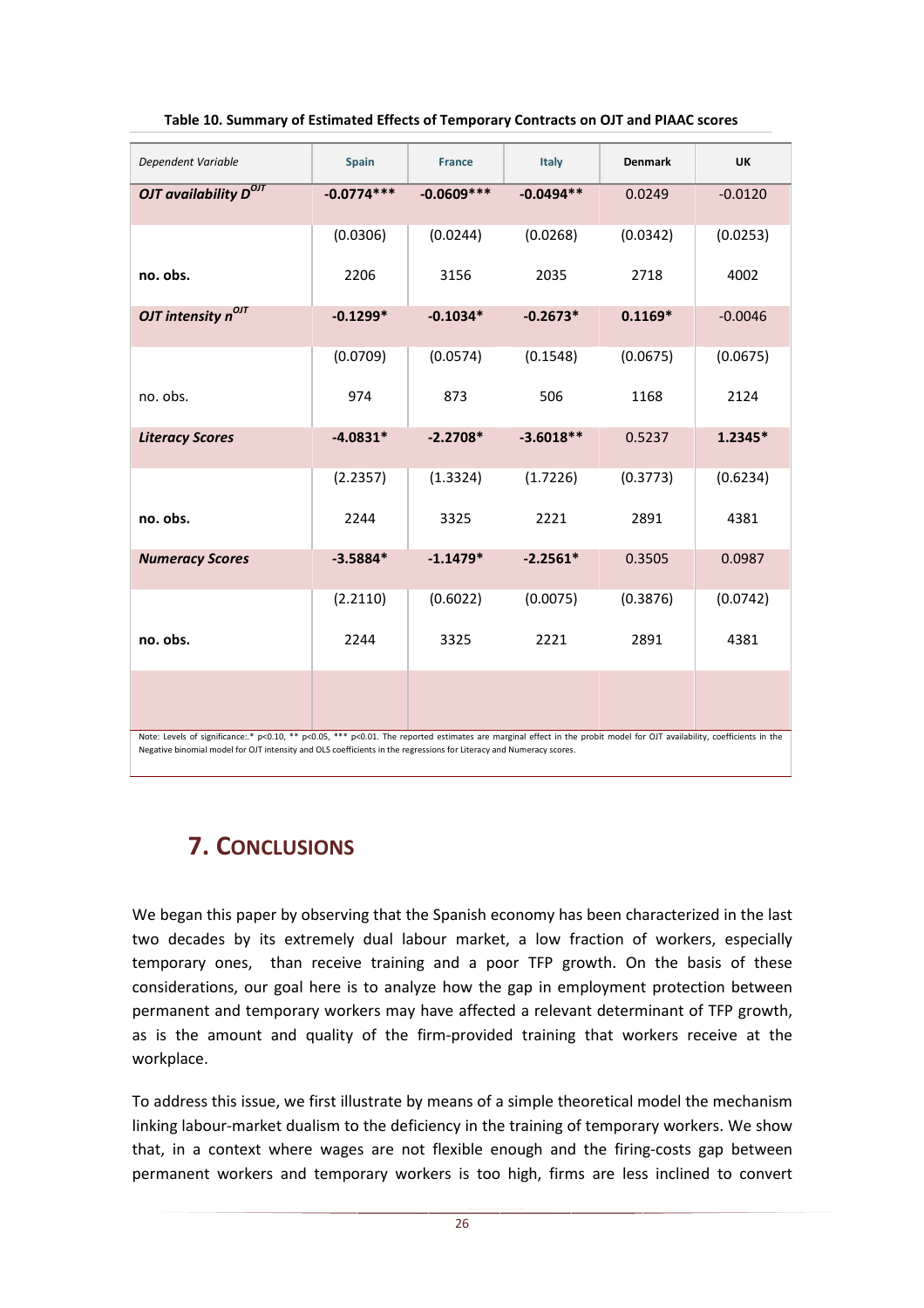unstable contracts into stable ones. In these circumstances, firms have few incentives to invest in the training for temporary workers and this underinvestment may have negative effects on the skills competences that workers acquire at the workplace.

The cross-sectional database for Spain provided by PIAAC allows us to explore these issues. Specifically, the availability of several different OJT measures, as well as workers' scores on literacy and numeracy tests, allows us to check, firstly, the direct relation between the type of contract held by workers and the amount of OJT they receive and, secondly, whether this type of training affects both literacy and numeracy skills of the workers.

We present econometric results for several outcome variables: two measures of training activities (availability and intensity), a measure of workers' perceptions on the need of greater and better OTJ, and two measures of cognitive skills. For each econometric model, we report results using different specifications. In our broader specification we consider (in addition to the *temporary contract* indicator) a wide set individual and job characteristics, including proxy variables of the workers' family background, ability and motivation.

Our main empirical findings support in general our basic hypotheses, namely the existence of a negative relationship between job precariousness and training at the workplace, as well as a positive relationship between the amount /intensity of OJT activities and workers' cognitive skills. Furthermore, the previous detrimental results seem to hold for other two EU reference countries (France and Italy) which, like Spain, also have highly segmented labour markets. By contrast, they turn out to not to be detrimental in another two countries with more unified labour markets where much lower EPL gaps imply that temporary contracts are mostly stepping stones towards more stable jobs rather than dead-ends.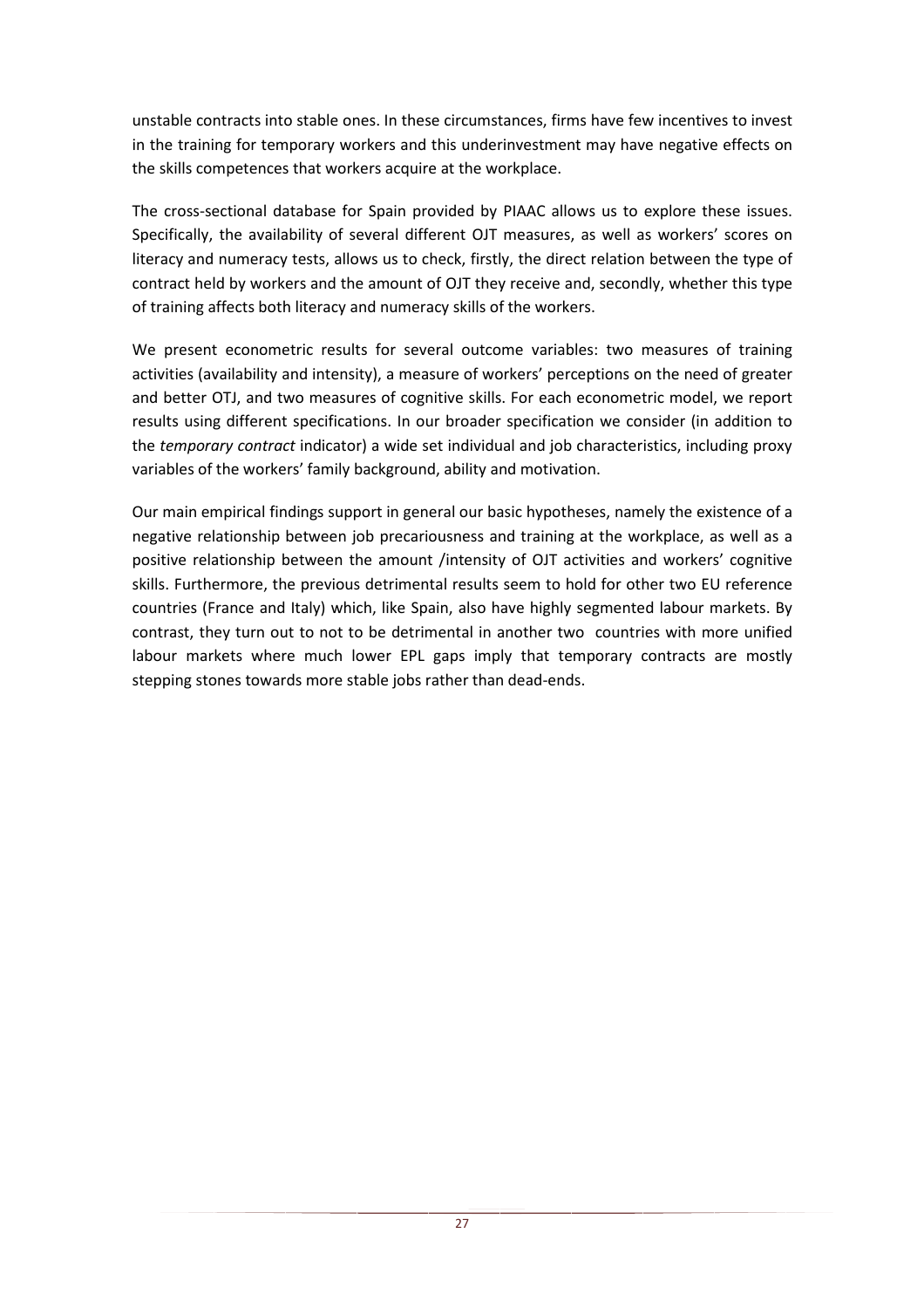## **REFERENCES**

Abadie, A., and G. W. Imbens (2008): "On the Failure of the Bootstrap for Matching Estimators. *Econometrica* 76: 1537–1557.

Abadie, A., and G. W. Imbens (2012): " Matching on the Estimated Propensity Score". Harvard University and NBER. http://www.hks.harvard.edu/fs/aabadie/pscore.pdf.

Alba-Ramirez, A. (1994): "Formal Training, Temporary Contracts, Productivity and Wages in Spain," *Oxford Bulletin of Economics and Statistics*, 56(2), 151--170.

Alonso-Borrego, C. (2010), "Firm Behaviour, Market Deregulation and Productivity in Spain ", Banco de España, Documento de Trabajo 1035.

Amuedo-Dorantes, C. (2001): "From "temp-to-perm": Promoting Permanent Employment in Spain," *International Journal of Manpower*, 22(7), 625--647.

Bassanini, A., L. Nunziata, and D. Venn (2008): "Job Protection Legislation and Productivity Growth in OECD Countries," IZA Discussion Paper, No. 3555.

Bentolila, S., Dolado, J. and J. F. Jimeno (2008): Two-tier Employment Protection Reforms: The Spanish Experience" *CES-Ifo-DICE, Journal for International Comparisons* (2008), 6, 49-56.

Bentolila, S., P. Cahuc, J. Dolado, and T. Le Barbanchon (2012): "Two-Tier Labour Markets in a Deep Recession: France vs. Spain," *The Economic Journal*, 122, 155-187.

Boeri, T., Garibaldi, P. and E. Moen (2013): "The Economics of Severance Pay," IZA DP No. 7455.

Booth, A., Francesconi, M. and J. Frank (2002): "Temporary Jobs: Stepping Stones or Dead Ends?", *The Economic Journal,*112, F189-F213.

Cahuc, P. and F. Postel-Vinay (2002): Temporary Jobs, Employment Protection and Labor Market Performance," *Labour Economics*, 9, 63-91.

De la Rica, S., J. Dolado, and V. Llorens (2008): "Ceilings or Floors? Gender Wage Gaps by Education in Spain," *Journal of Population Economics*, 21, 751--776.

Dolado, J., C. Garcia-Serrano, and J. F. Jimeno (2002): Drawing Lessons From The Boom Of Temporary Jobs In Spain," *The Economic Journal*, 112(721), 270--295.

Dolado, J., Ortigueira, S. and R. Stucchi (2013): " Does Dual Employment Protection affect TFP? Evidence from Spanish Manufacturing Firms", mimeo, Universidad Carlos III de Madrid.

Eichhorst, W (2013): "The Unequal Distribution of Labor Market Risks: Permanent vs. Temporary Employment", I ZA

Escribá, J. and M.J. Murgui (2009): "Regional Aspects of the Productivity Slowdown: An Analysis of Spanish Sectorial Data from 1980 to 2003", SGPC WP. 2009-03.

European Commision (2014): EU Skills Panorama. Brussels

Garda, P. (2013): "Wage Losses after Displacement in Spain: The Role of Specific Human Capital," mimeo, Universitat Pompeu Fabra.

González, X. and D. Miles (2012): "Labor Market Rigidities and Economic Efficiency: Evidence from Spain*," Labour Economics*, 20 (6), 833-45.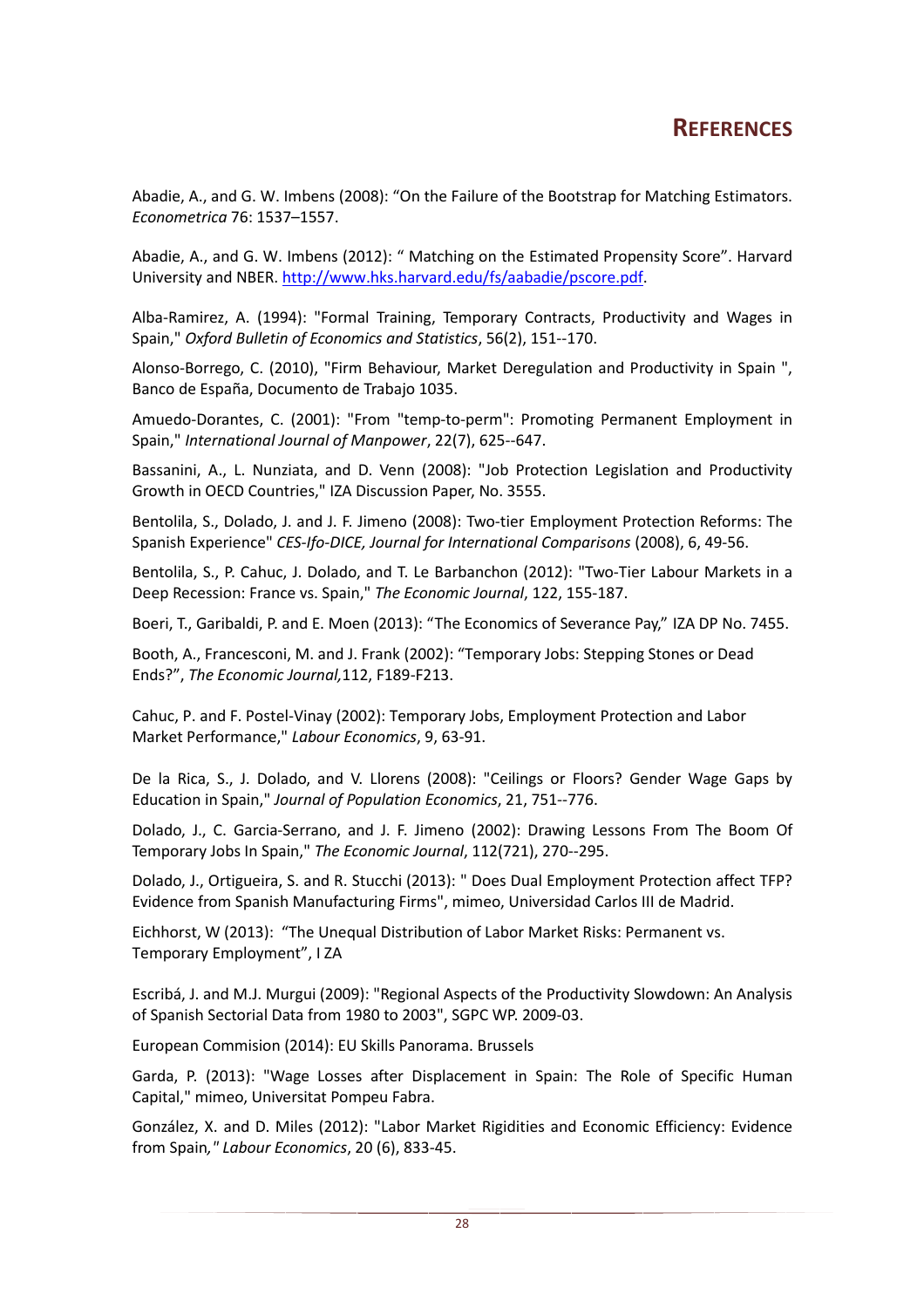Güell, M. and B. Petrongolo (2007): "How Binding are Legal Limits? Transitions from Temporary to Permanent Work in Spain," *Labour Economics*, 14, 153--183.

Rosembaum, P. and D.B. Rubin (1983): "The Central role of the Propensity Score in Observational Studies for Causal Effects," *Biometrika*, 70, 41—55.

Sanchez, R., and L. Toharia (2000): "Temporary Workers and Productivity: The Case of Spain," *Applied Economics*, 32, 583--591.